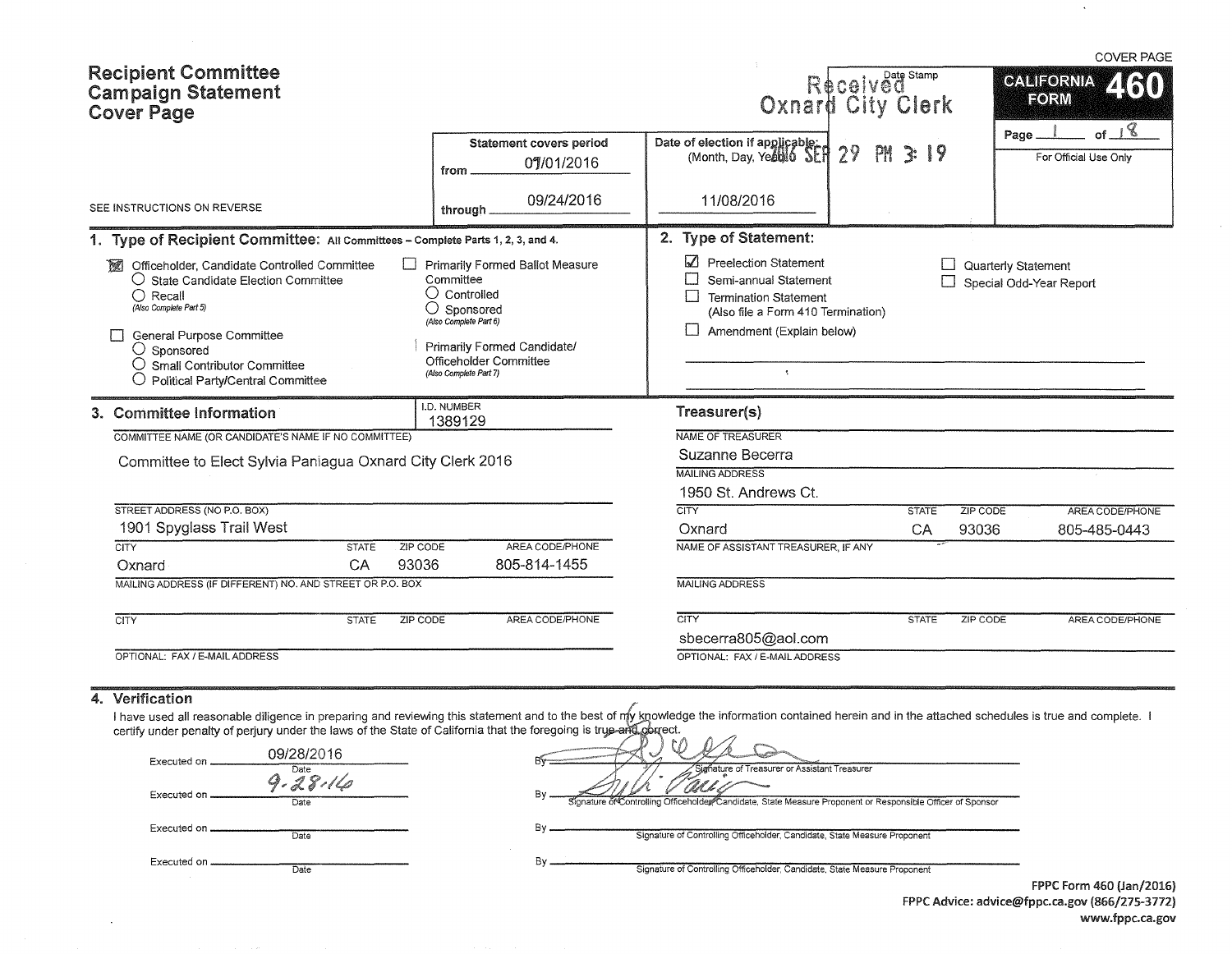

of.

 $\sim$ 

### 5. Officeholder or Candidate Controlled Committee

| NAME OF OFFICEHOLDER OR CANDIDATE |
|-----------------------------------|
|-----------------------------------|

## Sylvia Paniagua

| OFFICE SOUGHT OR HELD (INCLUDE LOCATION AND DISTRICT NUMBER IF APPLICABLE) |                  |              |     |
|----------------------------------------------------------------------------|------------------|--------------|-----|
| Seeking Oxnard City Clerk                                                  |                  |              |     |
| RESIDENTIAL/BUSINESS ADDRESS (NO. AND STREET)                              | CITY             | <b>STATE</b> | 7IP |
| 1901 Spyglass Trail West, Oxnard                                           | Oxnard, CA 93036 |              |     |

Related Committees Not Included in this Statement: List any committees not included in this statement that are controlled by you or are primarily formed to receive contributions or make expenditures on behalf of your candidacy.

| <b>COMMITTEE NAME</b>    |                              | <b>I.D. NUMBER</b> |                       |
|--------------------------|------------------------------|--------------------|-----------------------|
| <b>NONE</b>              |                              |                    |                       |
| NAME OF TREASURER        |                              |                    | CONTROLLED COMMITTEE? |
|                          |                              | <b>YES</b>         | I NO                  |
| <b>COMMITTEE ADDRESS</b> | STREET ADDRESS (NO P.O. BOX) |                    |                       |

| <b>CITY</b>           | <b>STATE</b>                 | ZIP CODE | AREA CODE/PHONE               |
|-----------------------|------------------------------|----------|-------------------------------|
| <b>COMMITTEE NAME</b> |                              |          | I.D. NUMBER                   |
|                       |                              |          |                               |
| NAME OF TREASURER     |                              |          | CONTROLLED COMMITTEE?         |
|                       |                              |          | <b>YES</b><br>NO <sub>1</sub> |
| COMMITTEE ADDRESS     | STREET ADDRESS (NO P.O. BOX) |          |                               |
|                       |                              |          |                               |
| <b>CITY</b>           | <b>STATE</b>                 | ZIP CODE | AREA CODE/PHONE               |

# 6. Primarily Formed Ballot Measure Committee

NAME OF BALLOT MEASURE

| BALLOT NO. OR LETTER | <b>JURISDICTION</b> | SUPPORT<br>OPPOSE |
|----------------------|---------------------|-------------------|
|----------------------|---------------------|-------------------|

Identify the controlling officeholder, candidate, or state measure proponent, if any.

NAME OF OFFICEHOLDER, CANDIDATE, OR PROPONENT

| OFFICE SOUGHT OR HELD | I DISTRICT NO. IF ANY |
|-----------------------|-----------------------|
|                       |                       |
|                       |                       |

7. Primarily Formed Candidate/Officeholder Committee List names of officeholder(s) or candidate(s) for which this committee is primarily formed.

| NAME OF OFFICEHOLDER OR CANDIDATE | OFFICE SOUGHT OR HELD | <b>SUPPORT</b><br>OPPOSE |
|-----------------------------------|-----------------------|--------------------------|
| NAME OF OFFICEHOLDER OR CANDIDATE | OFFICE SOUGHT OR HELD | <b>SUPPORT</b><br>OPPOSE |
| NAME OF OFFICEHOLDER OR CANDIDATE | OFFICE SOUGHT OR HELD | <b>SUPPORT</b><br>OPPOSE |
| NAME OF OFFICEHOLDER OR CANDIDATE | OFFICE SOUGHT OR HELD | <b>SUPPORT</b><br>OPPOSE |

Attach continuation sheets if necessary

FPPC Form 460 {Jan/2016) FPPC Advice: advice@fppc.ca.gov (866/275-3772) www.fppc.ca.gov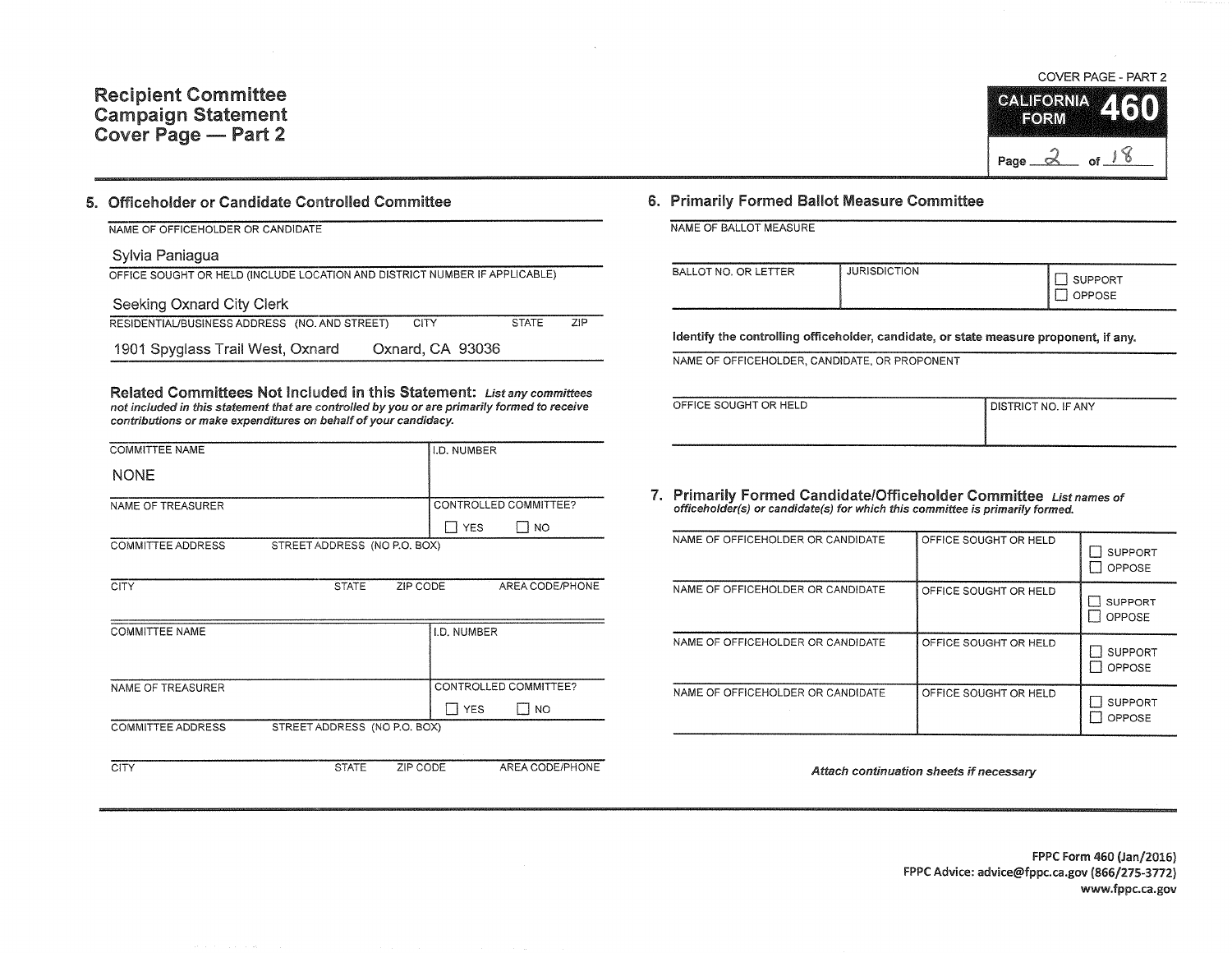| <b>Campaign Disclosure Statement</b>                                  | Amounts may be rounded    |                                                            |  |                                                               |           | <b>SUMMARY PAGE</b>                          |                                                                                                                                                                                                                                                                                                                     |  |  |
|-----------------------------------------------------------------------|---------------------------|------------------------------------------------------------|--|---------------------------------------------------------------|-----------|----------------------------------------------|---------------------------------------------------------------------------------------------------------------------------------------------------------------------------------------------------------------------------------------------------------------------------------------------------------------------|--|--|
| <b>Summary Page</b>                                                   | to whole dollars.<br>from |                                                            |  |                                                               |           | <b>Statement covers period</b><br>07/01/2016 | CALIFORNIA<br>2160<br>FORM                                                                                                                                                                                                                                                                                          |  |  |
|                                                                       |                           |                                                            |  |                                                               |           |                                              |                                                                                                                                                                                                                                                                                                                     |  |  |
| SEE INSTRUCTIONS ON REVERSE                                           |                           |                                                            |  |                                                               | through _ | 09/24/2016                                   | $Page_2$<br>of $18$                                                                                                                                                                                                                                                                                                 |  |  |
| <b>NAME OF FILER</b>                                                  |                           |                                                            |  |                                                               |           |                                              | <b>I.D. NUMBER</b>                                                                                                                                                                                                                                                                                                  |  |  |
| COMMITTEE TO ELECT SYLVIA PANIAGUA OXNARD CITY CLERK 2016             |                           |                                                            |  |                                                               |           |                                              | 1389129                                                                                                                                                                                                                                                                                                             |  |  |
| <b>Contributions Received</b>                                         |                           | Column A<br>TOTAL THIS PERIOD<br>(FROM ATTACHED SCHEDULES) |  | Column B<br>CALENDAR YEAR<br>TOTAL TO DATE                    |           |                                              | <b>Calendar Year Summary for Candidates</b><br>Running in Both the State Primary and                                                                                                                                                                                                                                |  |  |
|                                                                       |                           | 5,444                                                      |  | 5,444                                                         |           | <b>General Elections</b>                     |                                                                                                                                                                                                                                                                                                                     |  |  |
|                                                                       |                           | 0.00                                                       |  | 0.00                                                          |           |                                              | 1/1 through 6/30<br>7/1 to Date                                                                                                                                                                                                                                                                                     |  |  |
|                                                                       |                           | 5,444                                                      |  | 5,444                                                         |           | 20. Contributions<br>Received                | $\frac{1}{2}$ $\frac{1}{2}$ $\frac{1}{2}$ $\frac{1}{2}$ $\frac{1}{2}$ $\frac{1}{2}$ $\frac{1}{2}$ $\frac{1}{2}$ $\frac{1}{2}$ $\frac{1}{2}$ $\frac{1}{2}$ $\frac{1}{2}$ $\frac{1}{2}$ $\frac{1}{2}$ $\frac{1}{2}$ $\frac{1}{2}$ $\frac{1}{2}$ $\frac{1}{2}$ $\frac{1}{2}$ $\frac{1}{2}$ $\frac{1}{2}$ $\frac{1}{2}$ |  |  |
| 4.                                                                    |                           | 0.00                                                       |  | 0.00                                                          |           | 21. Expenditures                             |                                                                                                                                                                                                                                                                                                                     |  |  |
| 5.                                                                    |                           | 5,444                                                      |  | 5,444                                                         |           | Made                                         |                                                                                                                                                                                                                                                                                                                     |  |  |
| <b>Expenditures Made</b>                                              |                           |                                                            |  |                                                               |           | <b>Expenditure Limit Summary for State</b>   |                                                                                                                                                                                                                                                                                                                     |  |  |
|                                                                       |                           | 3,085                                                      |  | 3,085                                                         |           | Candidates                                   |                                                                                                                                                                                                                                                                                                                     |  |  |
|                                                                       |                           | 0.00                                                       |  | 0.00                                                          |           |                                              |                                                                                                                                                                                                                                                                                                                     |  |  |
| 8.                                                                    |                           | 3,085                                                      |  | 3,085                                                         |           |                                              | 22. Cumulative Expenditures Made*<br>(If Subject to Voluntary Expenditure Limit)                                                                                                                                                                                                                                    |  |  |
|                                                                       |                           | 0.00                                                       |  | 0.00                                                          |           | Date of Election                             | Total to Date                                                                                                                                                                                                                                                                                                       |  |  |
|                                                                       |                           | 0.00                                                       |  | 0.00                                                          |           | (mm/dd/yy)                                   |                                                                                                                                                                                                                                                                                                                     |  |  |
|                                                                       |                           | 3,085                                                      |  | 3,085                                                         |           |                                              |                                                                                                                                                                                                                                                                                                                     |  |  |
| <b>Current Cash Statement</b>                                         |                           |                                                            |  |                                                               |           |                                              |                                                                                                                                                                                                                                                                                                                     |  |  |
| 12. Beginning Cash Balance  Previous Summary Page, Line 16 \$         |                           | 0.00                                                       |  | To calculate Column B.                                        |           |                                              |                                                                                                                                                                                                                                                                                                                     |  |  |
|                                                                       |                           | 5,444                                                      |  | add amounts in Column<br>A to the corresponding               |           |                                              |                                                                                                                                                                                                                                                                                                                     |  |  |
|                                                                       |                           | 0.00                                                       |  | amounts from Column B                                         |           | reported in Column B.                        | *Amounts in this section may be different from amounts                                                                                                                                                                                                                                                              |  |  |
|                                                                       |                           | 3,085                                                      |  | of your last report. Some<br>amounts in Column A may          |           |                                              |                                                                                                                                                                                                                                                                                                                     |  |  |
| 16. ENDING CASH BALANCE Add Lines 12 + 13 + 14, then subtract Line 15 | -S.                       | 2,359                                                      |  | be negative figures that<br>should be subtracted from         |           |                                              |                                                                                                                                                                                                                                                                                                                     |  |  |
| If this is a termination statement, Line 16 must be zero.             |                           |                                                            |  | previous period amounts. If<br>this is the first report being |           |                                              |                                                                                                                                                                                                                                                                                                                     |  |  |
|                                                                       |                           | 0.00                                                       |  | filed for this calendar year,<br>only carry over the amounts  |           |                                              |                                                                                                                                                                                                                                                                                                                     |  |  |
| <b>Cash Equivalents and Outstanding Debts</b>                         |                           |                                                            |  | from Lines 2, 7, and 9 (if<br>any).                           |           |                                              |                                                                                                                                                                                                                                                                                                                     |  |  |
|                                                                       | -S                        | 0.00                                                       |  |                                                               |           |                                              |                                                                                                                                                                                                                                                                                                                     |  |  |
| 19. Outstanding Debts Add Line 2 + Line 9 in Column B above           | -S                        | 0.00                                                       |  |                                                               |           |                                              | FPPC Form 460 (Jan/2016)                                                                                                                                                                                                                                                                                            |  |  |
|                                                                       |                           |                                                            |  |                                                               |           |                                              | FPPC Advice: advice@fppc.ca.gov (866/275-3772)                                                                                                                                                                                                                                                                      |  |  |

 $\mathcal{A}$ 

FPPC Advice: advice@fppc.ca.gov (866/275-3772) www.fppc.ca.gov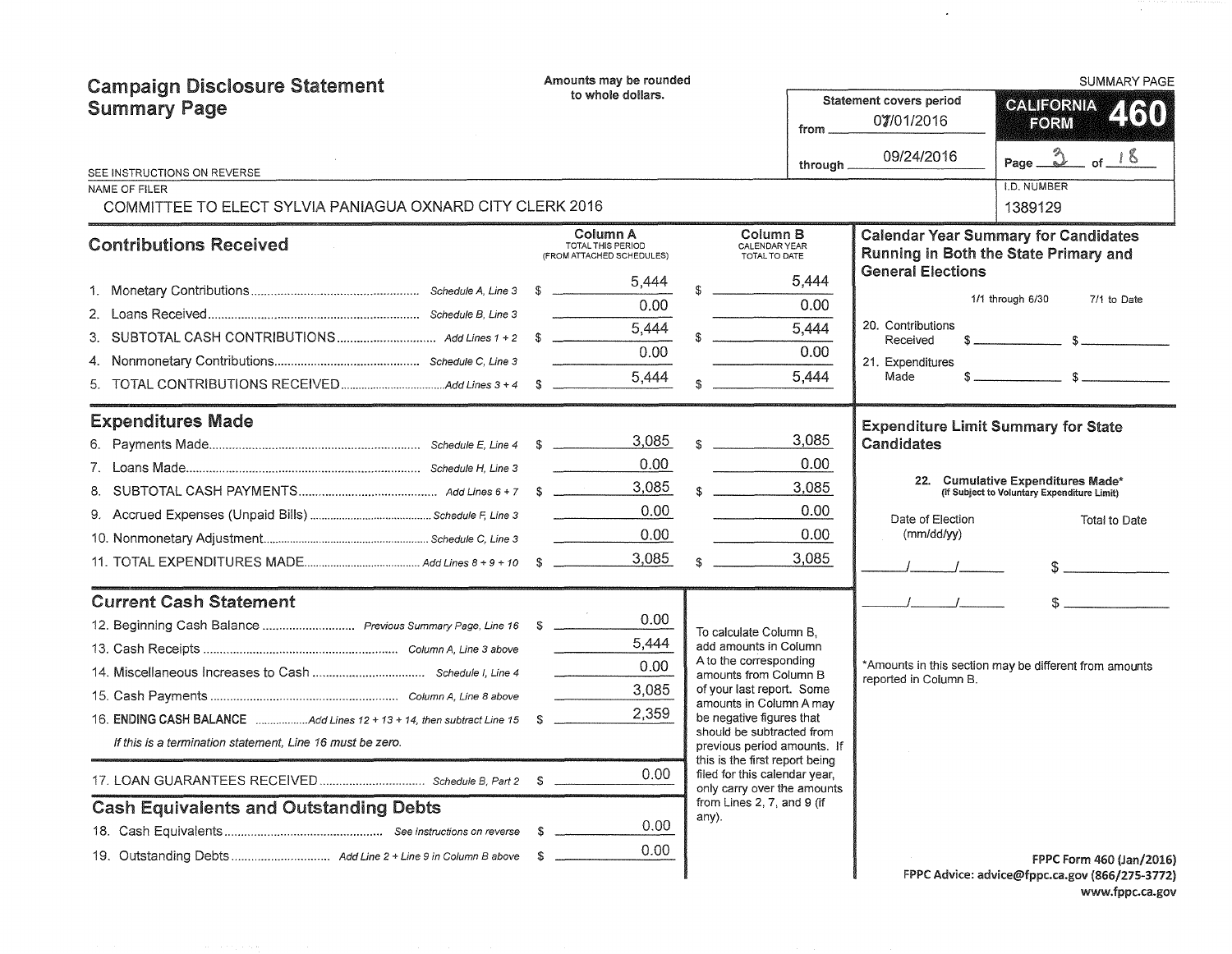| <b>Schedule A</b><br><b>Monetary Contributions Received</b><br>SEE INSTRUCTIONS ON REVERSE<br><b>NAME OF FILER</b> |                                                                                                                                             |                                                                                            | Amounts may be rounded<br>to whole dollars.                                                         | Statement covers period<br>07/01/2016<br>from<br>09/24/2016<br>through | <b>SCHEDULE A</b><br><b>CALIFORNIA</b><br>260<br>FORM<br>$\frac{18}{10}$<br>$\omega$<br>Page.<br>I.D. NUMBER |                                        |                                                      |     |  |     |  |  |  |  |     |
|--------------------------------------------------------------------------------------------------------------------|---------------------------------------------------------------------------------------------------------------------------------------------|--------------------------------------------------------------------------------------------|-----------------------------------------------------------------------------------------------------|------------------------------------------------------------------------|--------------------------------------------------------------------------------------------------------------|----------------------------------------|------------------------------------------------------|-----|--|-----|--|--|--|--|-----|
|                                                                                                                    | COMMITTEE TO ELECT SYLVIA PANIAGUA OXNARD CITY CLERK 2016                                                                                   |                                                                                            |                                                                                                     |                                                                        |                                                                                                              | 1389129                                |                                                      |     |  |     |  |  |  |  |     |
| <b>DATE</b><br>RECEIVED                                                                                            | FULL NAME, STREET ADDRESS AND ZIP CODE OF CONTRIBUTOR<br>(IF COMMITTEE, ALSO ENTER I.D. NUMBER)                                             | <b>CONTRIBUTOR</b><br>CODE *                                                               | IF AN INDIVIDUAL, ENTER<br>OCCUPATION AND EMPLOYER<br>(IF SELF-EMPLOYED, ENTER NAME<br>OF BUSINESS) | <b>AMOUNT</b><br>RECEIVED THIS<br>PERIOD                               | <b>CUMULATIVE TO DATE</b><br><b>CALENDAR YEAR</b><br>(JAN. 1 - DEC. 31)                                      |                                        | PER ELECTION<br>TO DATE<br>(IF REQUIRED)             |     |  |     |  |  |  |  |     |
| 09/01/2016                                                                                                         | <b>ALLAN MICHAELS</b><br>2540 PENINSULA<br>OXNARD, CA 93035                                                                                 | <b>⊽</b> IND<br><b>RETIRED</b><br>$\Box$ COM<br>100<br>Потн<br>$\square$ PTY<br>$\Box$ scc |                                                                                                     | 100                                                                    |                                                                                                              |                                        |                                                      |     |  |     |  |  |  |  | 100 |
| 09/01/2016                                                                                                         | <b>CAROLE SAVALA</b><br>1930 ST. ANDREWS CT.<br>OXNARD, CA 93035                                                                            | <b>ZIND</b><br>$\Box$ COM<br>Потн<br>$\square$ PTY<br>$\square$ scc                        | <b>RETIRED</b>                                                                                      | 100                                                                    | 100                                                                                                          |                                        |                                                      |     |  | 100 |  |  |  |  |     |
| 09/01/2016                                                                                                         | SANDRA J. PENA<br><b>1820 NATALIE PLACE</b><br>OXNARD, CA 93030                                                                             | <b>ZIND</b><br>□сом<br>□отн<br>$\Box$ PTY<br>$\square$ scc                                 | <b>RETIRED</b>                                                                                      | 100                                                                    | 100                                                                                                          |                                        |                                                      | 100 |  |     |  |  |  |  |     |
| 09/01/2016                                                                                                         | <b>WILLIAM T. BELCHER</b><br>1732 FISHER CT.<br>OXNARD, CA 93035                                                                            | $\nabla$ IND<br>$\Box$ COM<br>$\Box$ OTH<br>$\Box$ PTY<br>$\square$ scc                    | <b>RETIRED</b>                                                                                      | 100                                                                    |                                                                                                              | 100                                    |                                                      | 100 |  |     |  |  |  |  |     |
| 09/01/2016                                                                                                         | <b>MICHELE PANIAGUA</b><br>930 NORTH H STREET<br>OXNARD, CA 93030                                                                           | <b>VIND</b><br>Псом<br>$\Box$ OTH<br>$\Box$ PTY<br>$\Box$ SCC                              | <b>SCHOOL CAFETERIA</b><br>SUPERVISOR/ OX EL<br>SCHOOL DIST.                                        | 100                                                                    |                                                                                                              | 100                                    |                                                      | 100 |  |     |  |  |  |  |     |
|                                                                                                                    |                                                                                                                                             |                                                                                            | <b>SUBTOTAL \$</b>                                                                                  | 500                                                                    |                                                                                                              |                                        |                                                      |     |  |     |  |  |  |  |     |
|                                                                                                                    | <b>Schedule A Summary</b><br>1. Amount received this period - itemized monetary contributions.                                              |                                                                                            |                                                                                                     | 4325                                                                   |                                                                                                              | *Contributor Codes<br>IND - Individual | COM - Recipient Committee<br>(other than PTY or SCC) |     |  |     |  |  |  |  |     |
|                                                                                                                    | 2. Amount received this period - unitemized monetary contributions of less than \$100 \$                                                    |                                                                                            |                                                                                                     | 1119                                                                   |                                                                                                              | PTY - Political Party                  | OTH - Other (e.g., business entity)                  |     |  |     |  |  |  |  |     |
|                                                                                                                    | 3. Total monetary contributions received this period.<br>(Add Lines 1 and 2. Enter here and on the Summary Page, Column A, Line 1.)TOTAL \$ |                                                                                            |                                                                                                     | 5444                                                                   |                                                                                                              |                                        | SCC - Small Contributor Committee                    |     |  |     |  |  |  |  |     |

FPPC Form 460 (Jan/2016) FPPC Advice: advice@fppc.ca.gov (866/275-3772) www.fppc.ca.gov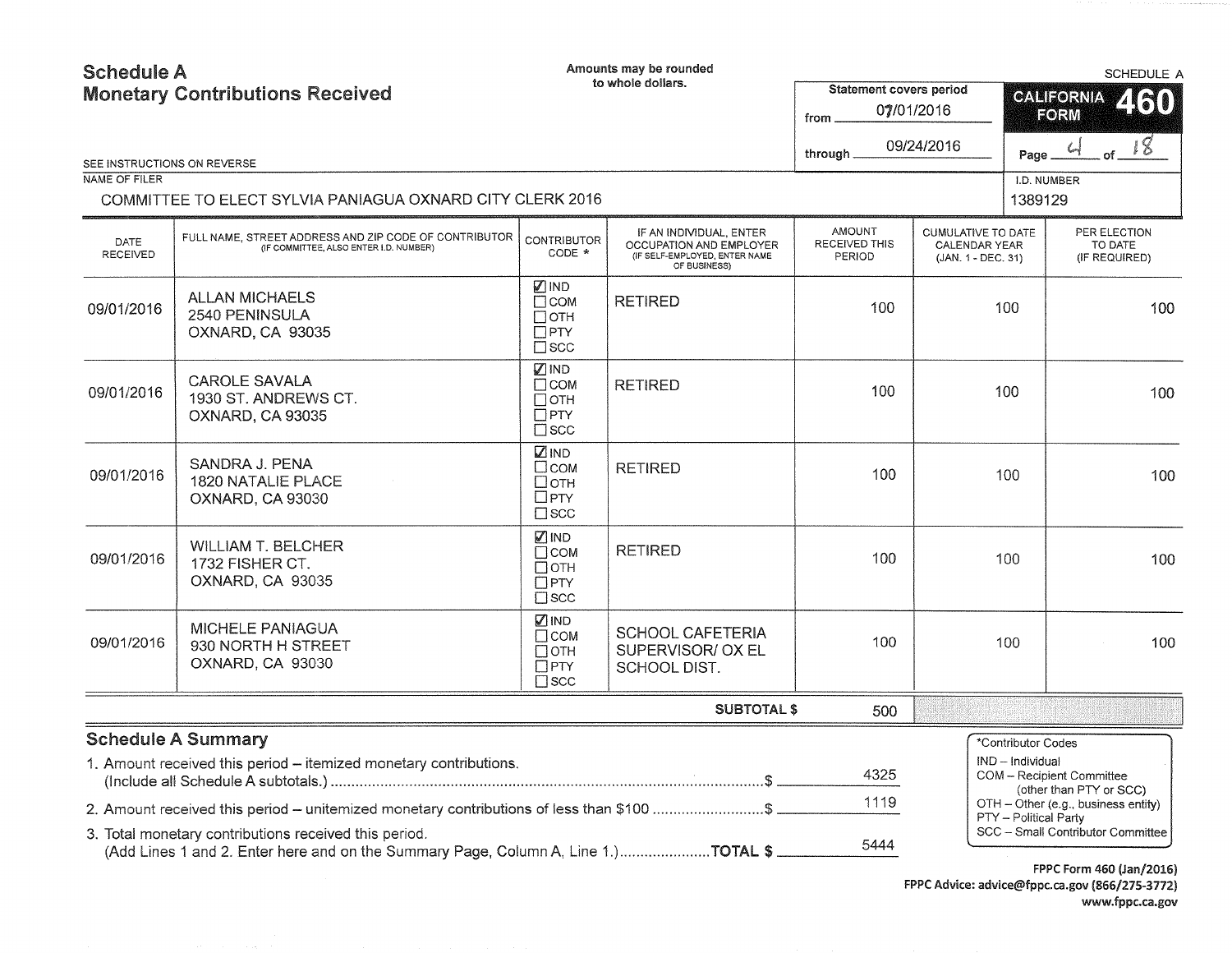| NAME OF FILER                  | <b>Schedule A (Continuation Sheet)</b><br><b>Monetary Contributions Received</b>                | Amounts may be rounded<br>to whole dollars.                            |                                                                                                     | <b>Statement covers period</b><br>01/01/2016<br>from.<br>through. | 09/24/2016                                                | SCHEDULE A (CONT.)<br>CALIFORNIA 460<br>FORM<br>Page $5$ of $18$<br><b>I.D. NUMBER</b> |                                          |  |     |
|--------------------------------|-------------------------------------------------------------------------------------------------|------------------------------------------------------------------------|-----------------------------------------------------------------------------------------------------|-------------------------------------------------------------------|-----------------------------------------------------------|----------------------------------------------------------------------------------------|------------------------------------------|--|-----|
|                                | COMMITTEE TO ELECT SYLVIA PANIAGUA OXNARD CITY CLERK 2016                                       |                                                                        |                                                                                                     |                                                                   |                                                           | 1389129                                                                                |                                          |  |     |
| <b>DATE</b><br><b>RECEIVED</b> | FULL NAME, STREET ADDRESS AND ZIP CODE OF CONTRIBUTOR<br>(IF COMMITTEE, ALSO ENTER I.D. NUMBER) | <b>CONTRIBUTOR</b><br>$CODE *$                                         | IF AN INDIVIDUAL, ENTER<br>OCCUPATION AND EMPLOYER<br>(IF SELF-EMPLOYED, ENTER NAME<br>OF BUSINESS) | <b>AMOUNT</b><br>RECEIVED THIS<br>PERIOD                          | CUMULATIVE TO DATE<br>CALENDAR YEAR<br>(JAN. 1 - DEC. 31) |                                                                                        | PER ELECTION<br>TO DATE<br>(IF REQUIRED) |  |     |
| 09/01/2016                     | <b>MARSHA CORDES</b><br>941 JUNEBERRY PLACE<br>OXNARD, CA 93036                                 | $\Box$ IND<br>$\Box$ COM<br>$\Box$ OTH<br>$\Box$ PTY<br>$\square$ scc  | <b>HIGH SCHOOL</b><br><b>TEACHER / OXNARD</b><br><b>UNION HS DIST</b>                               | 100                                                               | 100                                                       |                                                                                        |                                          |  | 100 |
| 09/01/2016                     | <b>MIKE ARANDA</b><br>2511 RUBY DRIVE<br>OXNARD, CA 93030                                       | <b>ZIND</b><br>$\Box$ COM<br>$\Box$ OTH<br>$\Box$ PTY<br>$\square$ scc | <b>RETIRED</b>                                                                                      | 100                                                               | 100                                                       |                                                                                        | 100                                      |  |     |
| 09/01/2016                     | <b>CHRISTY FRANCO</b><br>413 E IRIS STREET<br>OXNARD, CA 93033                                  | <b>ZIND</b><br>$\Box$ COM<br>$\Box$ OTH<br>$\Box$ PTY<br>$\square$ scc | <b>BANKER / UNION BANK</b>                                                                          | 100                                                               | 100                                                       |                                                                                        | 100                                      |  |     |
| 09/01/2016                     | <b>CINDY MADRIGAL</b><br>950 W POPLAR STREET<br>OXNARD, CA 93033                                | $\nabla$ IND<br>$\Box$ COM<br>□отн<br>$\Box$ PTY<br>$\square$ scc      | ADMIN / CITY OF<br><b>SANTA PAULA</b>                                                               | 100                                                               |                                                           | 100                                                                                    | 100                                      |  |     |
| 09/01/2016                     | <b>SUZANNE BECERRA</b><br>1950 ST. ANDREWS CT.<br>OXNARD, CA 93036                              | $\nabla$ IND<br>$\Box$ COM<br>Потн<br>$\Box$ PTY<br>$\Box$ scc         | <b>BANKER / CITY</b><br>NATIONAL BANK                                                               | 100                                                               |                                                           | 100                                                                                    | 100                                      |  |     |
|                                |                                                                                                 |                                                                        | <b>SUBTOTAL \$</b>                                                                                  | 500                                                               |                                                           |                                                                                        |                                          |  |     |

\*Contributor Codes IND - Individual COM - Recipient Committee (other than PTY or SCC) OTH - Other (e.g., business entity) PTY - Political Party SCC - Small Contributor Committee

FPPC Form 460 {Jan/2016) FPPC Advice: advice@fppc.ca.gov (866/275-3772) www.fppc.ca.gov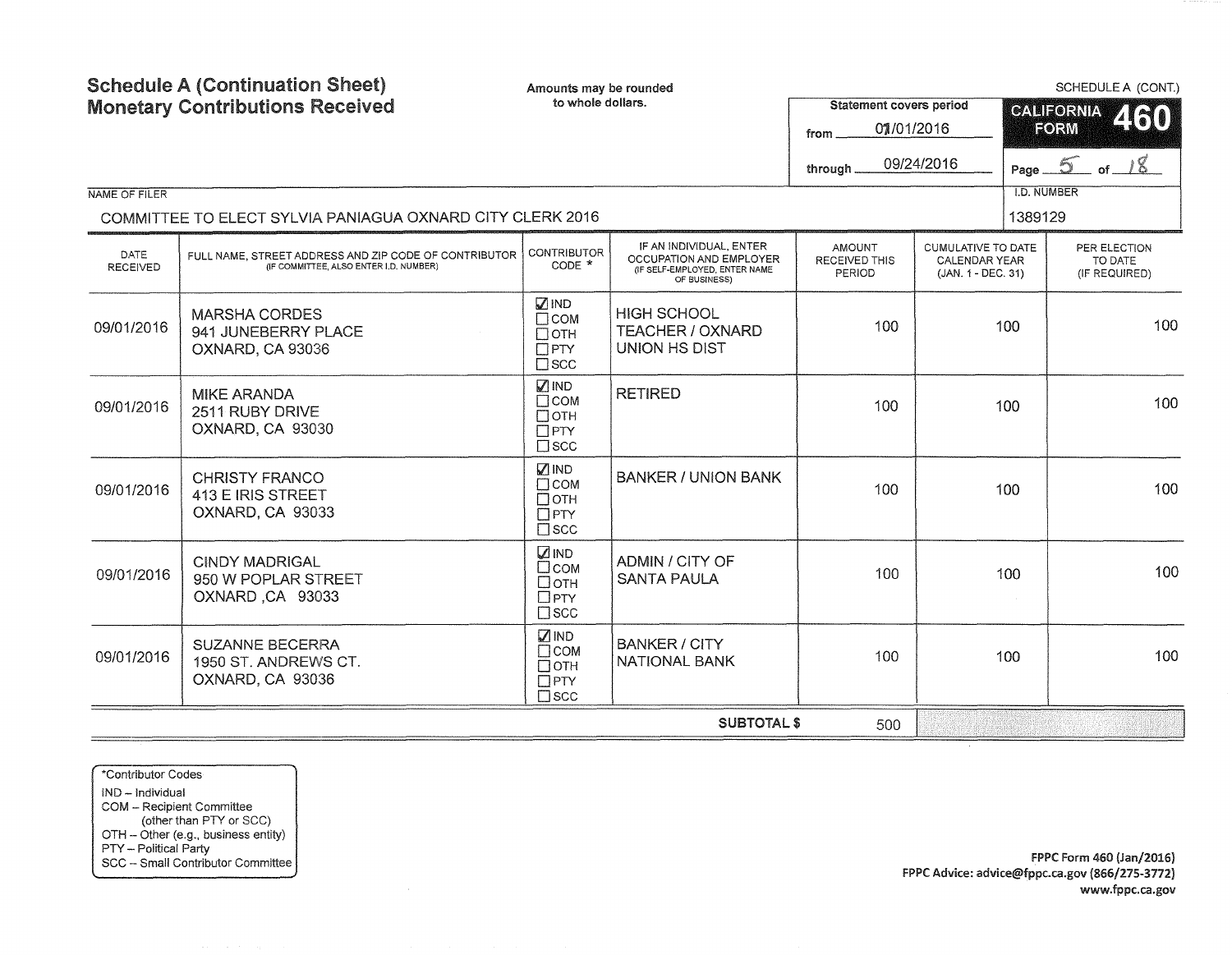| <b>Schedule A (Continuation Sheet)</b><br><b>Monetary Contributions Received</b> |                                                                                                 | Amounts may be rounded<br>to whole dollars.                             |                                                                                                     | <b>Statement covers period</b><br>07/01/2016<br>from |                                                                         | SCHEDULE A (CONT.)<br>CALIFORNIA 460<br>FORM |  |  |
|----------------------------------------------------------------------------------|-------------------------------------------------------------------------------------------------|-------------------------------------------------------------------------|-----------------------------------------------------------------------------------------------------|------------------------------------------------------|-------------------------------------------------------------------------|----------------------------------------------|--|--|
| NAME OF FILER                                                                    |                                                                                                 |                                                                         |                                                                                                     | through                                              | 09/24/2016                                                              | of $18$<br>U<br>Page<br><b>I.D. NUMBER</b>   |  |  |
|                                                                                  | COMMITTEE TO ELECT SYLVIA PANIAGUA OXNARD CITY CLERK 2016                                       |                                                                         |                                                                                                     |                                                      |                                                                         | 1389129                                      |  |  |
| DATE<br><b>RECEIVED</b>                                                          | FULL NAME, STREET ADDRESS AND ZIP CODE OF CONTRIBUTOR<br>(IF COMMITTEE, ALSO ENTER I.D. NUMBER) | <b>CONTRIBUTOR</b><br>CODE *                                            | IF AN INDIVIDUAL, ENTER<br>OCCUPATION AND EMPLOYER<br>(IF SELF-EMPLOYED, ENTER NAME<br>OF BUSINESS) | <b>AMOUNT</b><br>RECEIVED THIS<br>PERIOD             | <b>CUMULATIVE TO DATE</b><br><b>CALENDAR YEAR</b><br>(JAN. 1 - DEC. 31) | PER ELECTION<br>TO DATE<br>(IF REQUIRED)     |  |  |
| 09/01/2016                                                                       | <b>JUAN PANIAGUA</b><br>930 NORTH H STREET<br>OXNARD, CA 93030                                  | <b>MIND</b><br>$\Box$ COM<br>$\Box$ OTH<br>$\Box$ PTY<br>$\square$ scc  | <b>MACHINIST / EATON</b><br><b>CORPORATION</b>                                                      | 100                                                  | 100                                                                     | 100                                          |  |  |
| 09/01/2016                                                                       | <b>EDWARD CASTRUITA</b><br>700 WAVERLY CT.<br>OXNARD, CA 93030                                  | $\nabla$ IND<br>$\Box$ COM<br>$\Box$ OTH<br>$\Box$ PTY<br>$\square$ scc | <b>RETIRED</b>                                                                                      | 100                                                  | 100                                                                     | 100                                          |  |  |
| 09/01/2016                                                                       | <b>JESS HERRERA</b><br>2241 WINGED FOOT CT.<br>OXNARD, CA 93036                                 | <b>√</b> IND<br>$\Box$ COM<br>Потн<br>$\Box$ PTY<br>$\square$ scc       | <b>HARBOR</b><br>COMMISSIONER/<br><b>OXNARD HARBOR DIST</b>                                         | 100                                                  | 100                                                                     | 100                                          |  |  |
| 09/01/2016                                                                       | <b>LISA KNAPP</b><br>341 SOUTH G STREET<br>OXNARD CA 93030                                      | <b>ZIND</b><br>□сом<br>□отн<br>$\Box$ PTY<br>$\square$ scc              | SELF - OPTOMETRIST /<br>LISA L. KNAPP, OD                                                           | 100                                                  | 100                                                                     | 100                                          |  |  |
| 09/01/2016                                                                       | <b>NOEMI VALDES</b><br>1020 LODGEWOOD WAY<br>OXNARD, CA 93030                                   | <b>ØIND</b><br>$\Box$ COM<br>$\Box$ OTH<br>$\Box$ PTY<br>$\square$ scc  | <b>EARLY CHILDHOOD</b><br>EDUCATION DR. / OX<br><b>ELEMENTARY SD</b>                                | 100                                                  | 100                                                                     | 100                                          |  |  |
|                                                                                  |                                                                                                 |                                                                         | <b>SUBTOTAL \$</b>                                                                                  | 500                                                  |                                                                         |                                              |  |  |

\*Contributor Codes IND - Individual COM - Recipient Committee (other than PTY or SCC) OTH - Other (e.g., business entity) PTY - Political Party

SCC - Small Contributor Committee FPPC Form 460 (Jan/2016) FPPC Advice: aclvice@fppc.ca.gov (866/275-3772.) www.fppc.ca.gov

 $\label{eq:2.1} \mathcal{L}(\mathbf{q},\mathbf{q})=\mathcal{L}(\mathbf{q},\mathbf{q})=\mathcal{L}(\mathbf{q},\mathbf{q})\mathcal{L}(\mathbf{q},\mathbf{q})$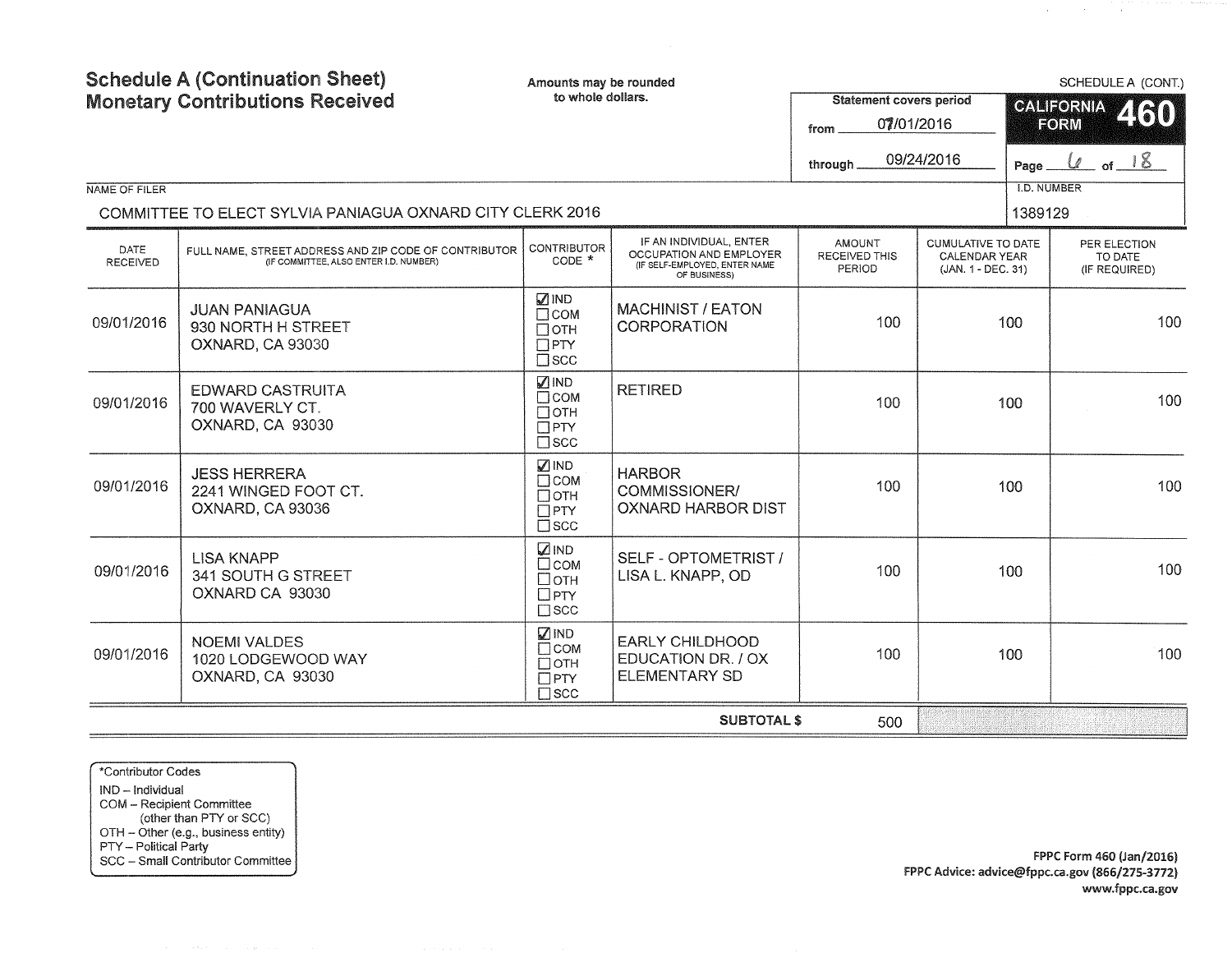| NAME OF FILER           | <b>Schedule A (Continuation Sheet)</b><br><b>Monetary Contributions Received</b>                | Amounts may be rounded<br>to whole dollars.                               |                                                                                                     | <b>Statement covers period</b><br>01/01/2016<br>from.<br>through. | 09/24/2016                                                       | SCHEDULE A (CONT.)<br><b>CALIFORNIA</b><br>460<br>FORM<br>$\frac{1}{1}$ of $\frac{18}{1}$<br>Page.<br><b>I.D. NUMBER</b> |                                          |  |     |
|-------------------------|-------------------------------------------------------------------------------------------------|---------------------------------------------------------------------------|-----------------------------------------------------------------------------------------------------|-------------------------------------------------------------------|------------------------------------------------------------------|--------------------------------------------------------------------------------------------------------------------------|------------------------------------------|--|-----|
|                         | COMMITTEE TO ELECT SYLVIA PANIAGUA OXNARD CITY CLERK 2016                                       |                                                                           |                                                                                                     |                                                                   |                                                                  | 1389129                                                                                                                  |                                          |  |     |
| DATE<br><b>RECEIVED</b> | FULL NAME, STREET ADDRESS AND ZIP CODE OF CONTRIBUTOR<br>(IF COMMITTEE, ALSO ENTER I.D. NUMBER) | <b>CONTRIBUTOR</b><br>CODE *                                              | IF AN INDIVIDUAL, ENTER<br>OCCUPATION AND EMPLOYER<br>(IF SELF-EMPLOYED, ENTER NAME<br>OF BUSINESS) | <b>AMOUNT</b><br>RECEIVED THIS<br>PERIOD                          | <b>CUMULATIVE TO DATE</b><br>CALENDAR YEAR<br>(JAN. 1 - DEC. 31) |                                                                                                                          | PER ELECTION<br>TO DATE<br>(IF REQUIRED) |  |     |
| 09/01/2016              | <b>PATRICIA PORTILLO</b><br>1210 LOOKOUT DRIVE<br>OXNARD, CA 93035                              | <b>MIND</b><br>$\Box$ COM<br>$\Box$ OTH<br>$\Box$ PTY<br>$\square$ scc    | <b>RETIRED</b>                                                                                      | 125                                                               | 125                                                              |                                                                                                                          |                                          |  | 125 |
| 09/01/2016              | <b>ERIC SONSTEGARD</b><br>12610 HILLSIDE DRIVE<br>MOORPARK, CA 93021                            | <b>ØIND</b><br>$\Box$ COM<br>$\Box$ OTH<br>$\Box$ PTY<br>$\square$ scc    | <b>ASST CHIEF / OXNARD</b><br>POLICE DEPARTMENT                                                     | 150                                                               | 150                                                              |                                                                                                                          | 150                                      |  |     |
| 09/01/2016              | <b>OTANI FISH MARKET</b><br>608 SOUTH A STREET<br>OXNARD, CA 93030                              | $\square$ IND<br>$\Box$ COM<br>$\blacksquare$<br>$\Box$ PTY<br>$\Box$ scc |                                                                                                     | 200                                                               | 200                                                              |                                                                                                                          | 200                                      |  |     |
| 09/01/2016              | <b>JILL NIEVES</b><br>3122 BROOKWOOD LANE<br>OXNARD, CA 93036                                   | <b>DIND</b><br>□сом<br>□отн<br>$\Box$ PTY<br>$\square$ scc                | <b>RETIRED</b>                                                                                      | 250                                                               | 250                                                              |                                                                                                                          | 250                                      |  |     |
| 09/01/2016              | OXNARD PEACE OFFICERS ASSOCIATION<br>251 SOUTH C STREET<br>OXNARD, CA 93030                     | $\Box$ IND<br>$\Box$ COM<br>■ОТН<br>$\Box$ PTY<br>$\square$ scc           |                                                                                                     | 2000                                                              | 2000                                                             |                                                                                                                          | 2000                                     |  |     |
|                         |                                                                                                 |                                                                           | <b>SUBTOTAL \$</b>                                                                                  | 2725                                                              |                                                                  |                                                                                                                          |                                          |  |     |

\*Contributor Codes IND- Individual COM - Recipient Committee (other than PTY or SCC) OTH - Other (e.g., business entity) PTY – Political Party **Example 2016**<br>
SCC – Small Contributor Committee **FPPC Form 460 (Jan/2016**)

 $\sim$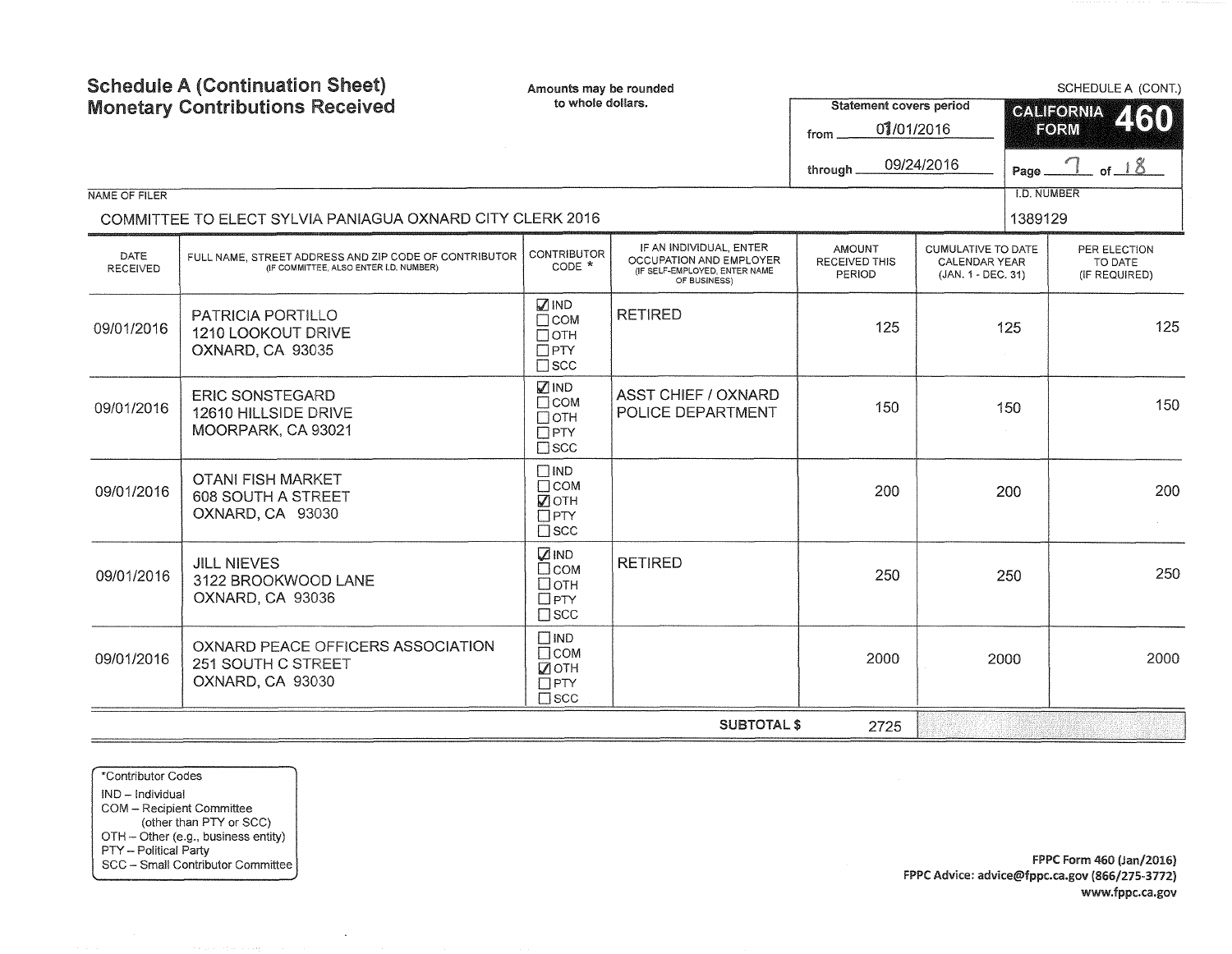| <b>Schedule A (Continuation Sheet)</b><br><b>Monetary Contributions Received</b><br>NAME OF FILER<br>COMMITTEE TO ELECT SYLVIA PANIAGUA OXNARD CITY CLERK 2016 |                                                                                                             | Amounts may be rounded<br>to whole dollars.                              |                                                                                                     | <b>Statement covers period</b><br>07/01/2016<br>from<br>through. | 09/24/2016                                                       | SCHEDULE A (CONT.)<br>CALIFORNIA<br>260<br><b>FORM</b><br>$\mathscr{C}$<br>Page<br><b>I.D. NUMBER</b><br>1389129 |                                          |
|----------------------------------------------------------------------------------------------------------------------------------------------------------------|-------------------------------------------------------------------------------------------------------------|--------------------------------------------------------------------------|-----------------------------------------------------------------------------------------------------|------------------------------------------------------------------|------------------------------------------------------------------|------------------------------------------------------------------------------------------------------------------|------------------------------------------|
| <b>DATE</b><br><b>RECEIVED</b>                                                                                                                                 | FULL NAME, STREET ADDRESS AND ZIP CODE OF CONTRIBUTOR CONTRIBUTOR<br>(IF COMMITTEE, ALSO ENTER I.D. NUMBER) | $CODE *$                                                                 | IF AN INDIVIDUAL, ENTER<br>OCCUPATION AND EMPLOYER<br>(IF SELF-EMPLOYED, ENTER NAME<br>OF BUSINESS) | AMOUNT<br><b>RECEIVED THIS</b><br><b>PERIOD</b>                  | CUMULATIVE TO DATE<br><b>CALENDAR YEAR</b><br>(JAN. 1 - DEC. 31) |                                                                                                                  | PER ELECTION<br>TO DATE<br>(IF REQUIRED) |
| 09/14/2016                                                                                                                                                     | CONRAD R. ALVAREZ SR.<br>6277 CALLE ARENA<br>CAMARILLO CA 93012                                             | <b>MIND</b><br>$\Box$ COM<br>$\Box$ OTH<br>$\Box$ PTY<br>$\square$ scc   | SELF - EMPLOYED /<br>CONRAD R. ALVAREZ<br><b>CONSULTING</b>                                         | 100                                                              |                                                                  | 100                                                                                                              | 100                                      |
|                                                                                                                                                                |                                                                                                             | $\square$ IND<br>$\Box$ COM<br>$\Box$ OTH<br>$\Box$ PTY<br>$\square$ scc |                                                                                                     |                                                                  |                                                                  |                                                                                                                  |                                          |
|                                                                                                                                                                |                                                                                                             | $\Box$ IND<br>$\Box$ COM<br>$\Box$ OTH<br>$\Box$ PTY<br>$\square$ scc    |                                                                                                     |                                                                  |                                                                  |                                                                                                                  |                                          |
|                                                                                                                                                                |                                                                                                             | $\square$ IND<br>$\Box$ COM<br>□отн<br>$\Box$ PTY<br>$\square$ SCC       |                                                                                                     |                                                                  |                                                                  |                                                                                                                  |                                          |
|                                                                                                                                                                |                                                                                                             | $\Box$ IND<br>$\Box$ COM<br>$\Box$ OTH<br>$\Box$ PTY<br>$\square$ scc    |                                                                                                     |                                                                  |                                                                  |                                                                                                                  |                                          |
|                                                                                                                                                                |                                                                                                             |                                                                          | <b>SUBTOTAL \$</b>                                                                                  | 100                                                              |                                                                  |                                                                                                                  |                                          |

 $\sim$ 

\*Contributor Codes IND - Individual COM - Recipient Committee (other than PTY or SCC) OTH - Other (e.g., business entity) PTY - Political Party SCC - Small Contributor Committee

FPPC Form 460 {Jan/2016) FPPC Advice: advice@fppc.ca.gov (866/275-3772) www.fppc.ca.gov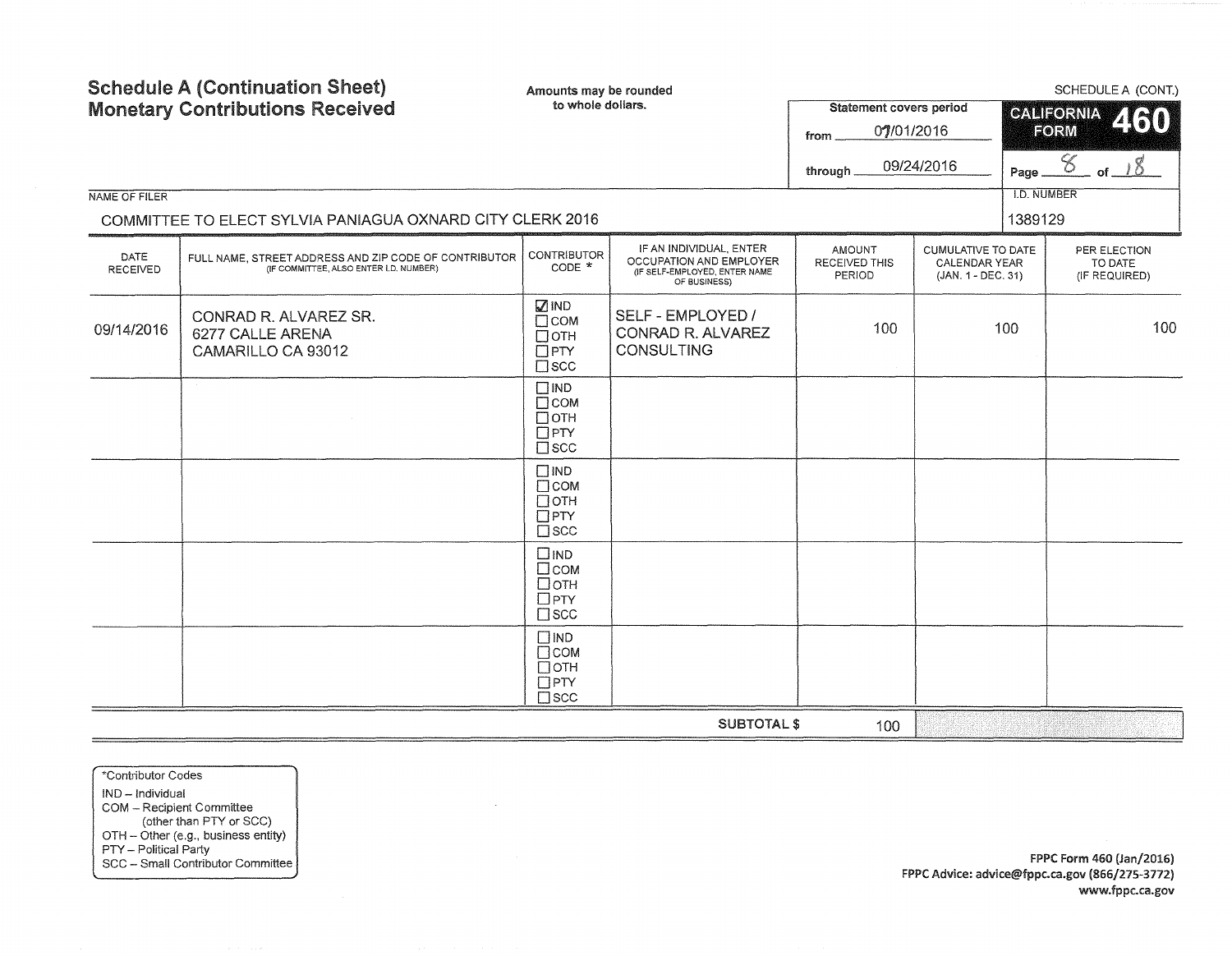|                                                                                               |                                                                          | Amounts may be rounded                                           |                                                 |                                           |                                                                    |                                        | SCHEDULE B - PART 1                                        |                                                                   |  |
|-----------------------------------------------------------------------------------------------|--------------------------------------------------------------------------|------------------------------------------------------------------|-------------------------------------------------|-------------------------------------------|--------------------------------------------------------------------|----------------------------------------|------------------------------------------------------------|-------------------------------------------------------------------|--|
| <b>Schedule B-Part 1</b>                                                                      |                                                                          | to whole dollars.                                                |                                                 |                                           | <b>Statement covers period</b>                                     |                                        | <b>CALIFORNIA</b>                                          | 260                                                               |  |
| <b>Loans Received</b>                                                                         |                                                                          |                                                                  |                                                 |                                           | from                                                               | 01/01/2016                             | FORM                                                       |                                                                   |  |
|                                                                                               |                                                                          |                                                                  |                                                 |                                           |                                                                    |                                        |                                                            |                                                                   |  |
| SEE INSTRUCTIONS ON REVERSE                                                                   |                                                                          |                                                                  |                                                 |                                           | through                                                            | 09/24/2016                             | Page.                                                      | 18<br>of.                                                         |  |
| NAME OF FILER                                                                                 |                                                                          |                                                                  |                                                 |                                           |                                                                    |                                        | I.D. NUMBER                                                |                                                                   |  |
| COMMITTEE TO ELECT SYLVIA PANIAGUA OXNARD CITY CLERK 2016                                     |                                                                          |                                                                  |                                                 |                                           |                                                                    |                                        | 1389129                                                    |                                                                   |  |
|                                                                                               | IF AN INDIVIDUAL, ENTER                                                  | (a)                                                              | (b)                                             | (c)                                       | (d)                                                                | (e)                                    | TU.                                                        | (g)                                                               |  |
| FULL NAME, STREET ADDRESS AND ZIP CODE<br>OF LENDER<br>(IF COMMITTEE, ALSO ENTER I.D. NUMBER) | OCCUPATION AND EMPLOYER<br>(IF SELF-EMPLOYED, ENTER<br>NAME OF BUSINESS) | OUTSTANDING<br><b>BALANCE</b><br><b>BEGINNING THIS</b><br>PERIOD | <b>AMOUNT</b><br><b>RECEIVED THIS</b><br>PERIOD | AMOUNT PAID<br>OR FORGIVEN<br>THIS PERIOD | <b>OUTSTANDING</b><br><b>BALANCE AT</b><br>CLOSE OF THIS<br>PERIOD | <b>INTEREST</b><br>PAID THIS<br>PERIOD | <b>ORIGINAL</b><br>AMOUNT OF<br>LOAN                       | <b>CUMULATIVE</b><br><b>CONTRIBUTIONS</b><br>TO DATE              |  |
| <b>NONE</b>                                                                                   |                                                                          |                                                                  |                                                 | $\Box$ PAID                               |                                                                    |                                        |                                                            | CALENDAR YEAR                                                     |  |
|                                                                                               |                                                                          |                                                                  |                                                 | $\mathbf{s}$ .                            |                                                                    | -%                                     |                                                            |                                                                   |  |
|                                                                                               |                                                                          |                                                                  |                                                 | $\Box$ FORGIVEN                           |                                                                    | <b>RATE</b>                            |                                                            | PER ELECTION**                                                    |  |
|                                                                                               |                                                                          |                                                                  |                                                 |                                           |                                                                    |                                        |                                                            |                                                                   |  |
| $\Box$ COM $\Box$ OTH $\Box$ PTY $\Box$ SCC<br>$\Box$ IND                                     |                                                                          |                                                                  |                                                 |                                           | DATE DUE                                                           |                                        | DATE INCURRED                                              |                                                                   |  |
|                                                                                               |                                                                          |                                                                  |                                                 | $\Box$ PAID                               |                                                                    |                                        |                                                            | CALENDAR YEAR                                                     |  |
|                                                                                               |                                                                          |                                                                  |                                                 |                                           |                                                                    | RATE                                   |                                                            |                                                                   |  |
|                                                                                               |                                                                          |                                                                  |                                                 | <b>T</b> FORGIVEN                         |                                                                    |                                        |                                                            | PER ELECTION**                                                    |  |
|                                                                                               |                                                                          |                                                                  |                                                 |                                           |                                                                    |                                        |                                                            |                                                                   |  |
| $\mathsf{T} \square$ IND<br>$\Box$ COM $\Box$ OTH $\Box$ PTY $\Box$ SCC                       |                                                                          |                                                                  |                                                 |                                           | DATE DUE                                                           |                                        | DATE INCURRED                                              |                                                                   |  |
|                                                                                               |                                                                          |                                                                  |                                                 | $\Box$ PAID                               |                                                                    |                                        |                                                            | CALENDAR YEAR                                                     |  |
|                                                                                               |                                                                          |                                                                  |                                                 |                                           |                                                                    | RATE                                   |                                                            |                                                                   |  |
|                                                                                               |                                                                          |                                                                  |                                                 | $\Box$ FORGIVEN                           |                                                                    |                                        |                                                            | PER ELECTION**                                                    |  |
|                                                                                               |                                                                          |                                                                  |                                                 |                                           | DATE DUE                                                           |                                        | DATE INCURRED                                              |                                                                   |  |
| $\Box$ COM $\Box$ OTH $\Box$ PTY $\Box$ SCC<br>$\Box$ IND                                     |                                                                          |                                                                  |                                                 |                                           |                                                                    |                                        |                                                            |                                                                   |  |
|                                                                                               |                                                                          | <b>SUBTOTALS \$</b>                                              |                                                 | \$                                        | S                                                                  | \$                                     |                                                            |                                                                   |  |
| <b>Schedule B Summary</b>                                                                     |                                                                          |                                                                  |                                                 |                                           |                                                                    | (Enter (e) on<br>Schedule E, Line 3)   |                                                            |                                                                   |  |
|                                                                                               |                                                                          |                                                                  |                                                 |                                           |                                                                    |                                        |                                                            |                                                                   |  |
| (Total Column (b) plus unitemized loans of less than \$100.)                                  |                                                                          |                                                                  |                                                 |                                           |                                                                    |                                        | <b>†Contributor Codes</b>                                  |                                                                   |  |
|                                                                                               |                                                                          |                                                                  |                                                 |                                           |                                                                    |                                        | IND - Individual                                           |                                                                   |  |
| (Total Column (c) plus loans under \$100 paid or forgiven.)                                   |                                                                          |                                                                  |                                                 |                                           |                                                                    |                                        | <b>COM - Recipient Committee</b>                           |                                                                   |  |
| (Include loans paid by a third party that are also itemized on Schedule A.)                   |                                                                          |                                                                  |                                                 |                                           |                                                                    |                                        | OTH - Other (e.g., business entity)                        | (other than PTY or SCC)                                           |  |
|                                                                                               |                                                                          |                                                                  |                                                 |                                           |                                                                    |                                        | PTY - Political Party<br>SCC - Small Contributor Committee |                                                                   |  |
| Enter the net here and on the Summary Page, Column A, Line 2.                                 |                                                                          |                                                                  |                                                 |                                           | (May be a negative number)                                         |                                        |                                                            |                                                                   |  |
|                                                                                               |                                                                          |                                                                  |                                                 |                                           |                                                                    |                                        |                                                            |                                                                   |  |
| *Amounts forgiven or paid by another party also must be reported on Schedule A.               |                                                                          |                                                                  |                                                 |                                           |                                                                    |                                        |                                                            | FPPC Form 460 (Jan/2016)                                          |  |
| ** If required.                                                                               |                                                                          |                                                                  |                                                 |                                           |                                                                    |                                        |                                                            | FPPC Advice: advice@fppc.ca.gov (866/275-3772)<br>www.fppc.ca.gov |  |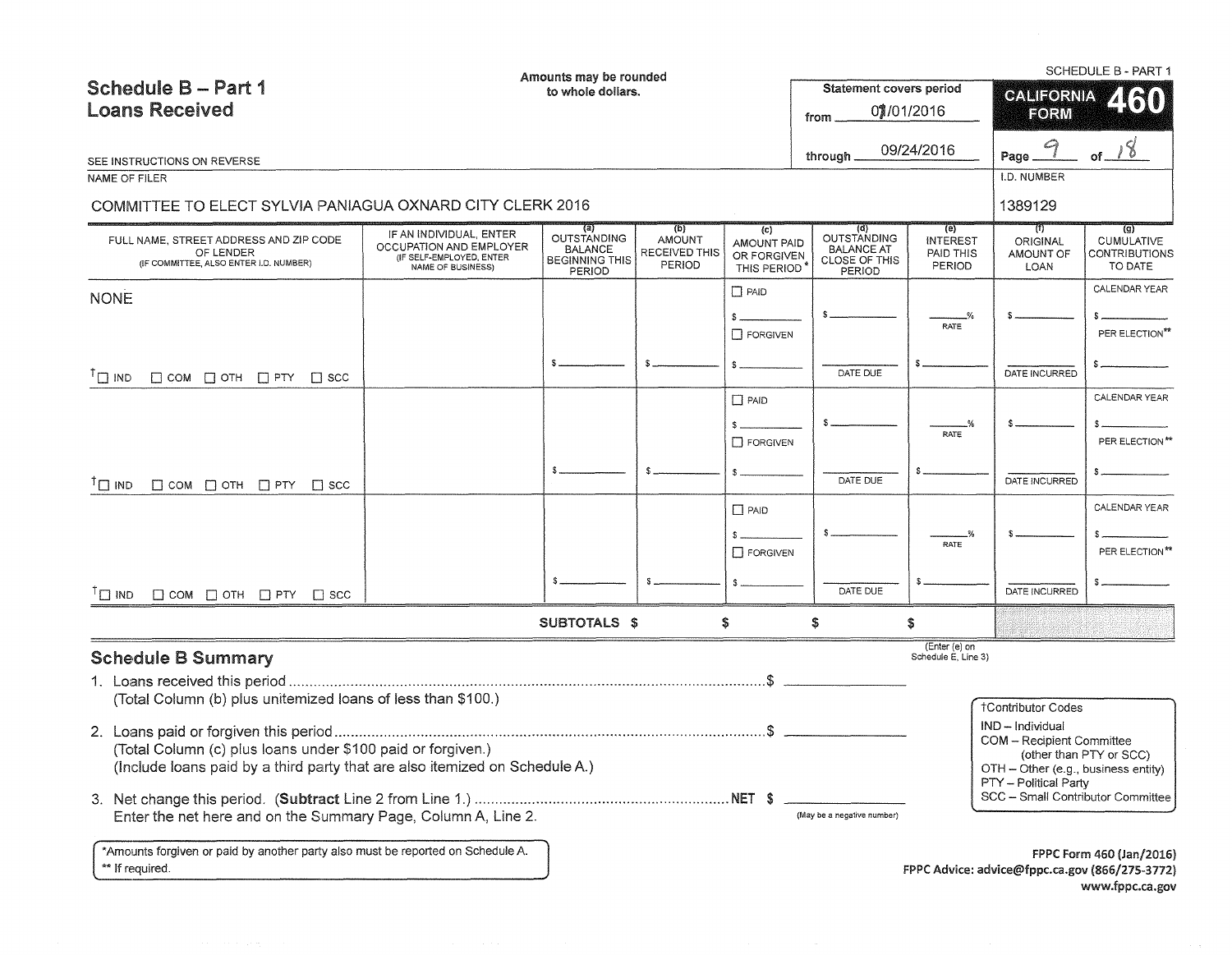| Amounts may be rounded<br><b>Schedule B - Part 2</b><br>to whole dollars.<br><b>Loan Guarantors</b><br>from |                                                                          |                                                                                                            |                       | <b>Statement covers period</b><br>07/01/2016 |                                                   | SCHEDULE B - PART 2<br><b>CALIFORNIA</b><br>60<br><b>FORM</b> |                                          |
|-------------------------------------------------------------------------------------------------------------|--------------------------------------------------------------------------|------------------------------------------------------------------------------------------------------------|-----------------------|----------------------------------------------|---------------------------------------------------|---------------------------------------------------------------|------------------------------------------|
| SEE INSTRUCTIONS ON REVERSE<br>NAME OF FILER<br>COMMITTEE TO ELECT SYLVIA PANIAGUA OXNARD CITY CLERK 2016   |                                                                          |                                                                                                            |                       | through.                                     | 09/24/2016                                        | Page $\perp \!\!\! \mathcal{D}$<br>I.D. NUMBER<br>1389129     | of $18$                                  |
| FULL NAME, STREET ADDRESS AND<br>ZIP CODE OF GUARANTOR<br>(IF COMMITTEE, ALSO ENTER I.D. NUMBER)            | <b>CONTRIBUTOR</b><br>CODE                                               | IF AN INDIVIDUAL, ENTER<br>OCCUPATION AND EMPLOYER<br>(IF SELF-EMPLOYED, ENTER<br><b>NAME OF BUSINESS)</b> | LOAN                  |                                              | <b>AMOUNT</b><br><b>GUARANTEED</b><br>THIS PERIOD | <b>CUMULATIVE</b><br>TO DATE                                  | <b>BALANCE</b><br>OUTSTANDING<br>TO DATE |
| <b>NONE</b>                                                                                                 | $\Box$ IND<br>$\Box$ COM<br>$\Box$ OTH<br>$\Box$ PTY<br>$\square$ scc    |                                                                                                            | <b>LENDER</b><br>DATE |                                              |                                                   | CALENDAR YEAR<br>PER ELECTION<br>(IF REQUIRED)                |                                          |
|                                                                                                             | $\square$ IND<br>$\Box$ COM<br>$\Box$ OTH<br>$\Box$ PTY<br>$\square$ scc |                                                                                                            | LENDER<br>DATE        |                                              |                                                   | CALENDAR YEAR<br>s<br>PER ELECTION<br>(IF REQUIRED)           |                                          |
|                                                                                                             | $\square$ IND<br>$\Box$ COM<br>$\Box$ OTH<br>$\Box$ PTY<br>$\square$ scc |                                                                                                            | LENDER<br>DATE        |                                              |                                                   | CALENDAR YEAR<br>\$.<br>PER ELECTION<br>(IF REQUIRED)         |                                          |
|                                                                                                             | $\Box$ IND<br>$\Box$ COM<br>$\Box$ OTH<br>$\Box$ PTY<br>$\square$ scc    |                                                                                                            | LENDER<br>DATE        |                                              |                                                   | CALENDAR YEAR<br>PER ELECTION<br>(IF REQUIRED)<br>s           |                                          |
|                                                                                                             |                                                                          |                                                                                                            |                       | SUBTOTAL \$                                  |                                                   | Enter on<br>Summary Page,<br>Line 17 only.                    |                                          |

 $\sim$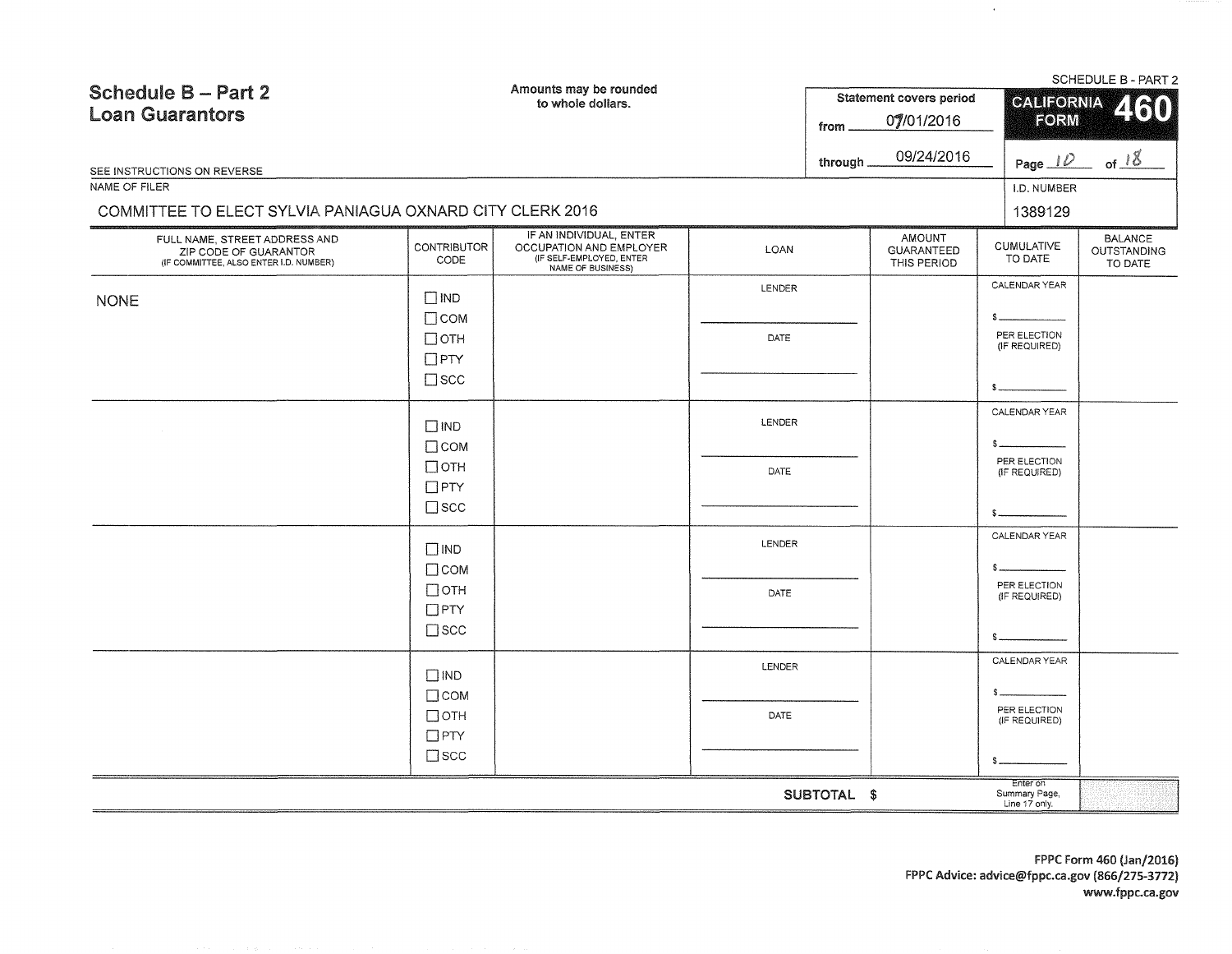| <b>Schedule C</b>       | <b>Nonmonetary Contributions Received</b>                                                          |                                                                          | Amounts may be rounded<br>to whole dollars.                                                         |                                     | from | Statement covers period<br>07/01/2016  |                                                                   | <b>CALIFORNIA</b><br><b>FORM</b> | SCHEDULE C<br>460                        |
|-------------------------|----------------------------------------------------------------------------------------------------|--------------------------------------------------------------------------|-----------------------------------------------------------------------------------------------------|-------------------------------------|------|----------------------------------------|-------------------------------------------------------------------|----------------------------------|------------------------------------------|
|                         | SEE INSTRUCTIONS ON REVERSE                                                                        |                                                                          |                                                                                                     |                                     |      | 09/24/2016<br>through                  |                                                                   | Page $11$                        | of $18$                                  |
| NAME OF FILER           |                                                                                                    |                                                                          |                                                                                                     |                                     |      |                                        |                                                                   | I.D. NUMBER                      |                                          |
|                         | COMMITTEE TO ELECT SYLVIA PANIAGUA OXNARD CITY CLERK 2016                                          |                                                                          |                                                                                                     |                                     |      |                                        |                                                                   | 1389129                          |                                          |
| DATE<br><b>RECEIVED</b> | FULL NAME, STREET ADDRESS AND<br>ZIP CODE OF CONTRIBUTOR<br>(IF COMMITTEE, ALSO ENTER I.D. NUMBER) | <b>CONTRIBUTOR</b><br>CODE *                                             | IF AN INDIVIDUAL, ENTER<br>OCCUPATION AND EMPLOYER<br>(IF SELF-EMPLOYED, ENTER<br>NAME OF BUSINESS) | DESCRIPTION OF<br>GOODS OR SERVICES |      | AMOUNT/<br><b>FAIR MARKET</b><br>VALUE | <b>CUMULATIVE TO</b><br>DATE<br>CALENDAR YEAR<br>(JAN 1 - DEC 31) |                                  | PER ELECTION<br>TO DATE<br>(IF REQUIRED) |
|                         | <b>NONE</b>                                                                                        | $\square$ IND<br>$\Box$ COM<br>$\Box$ OTH<br>$\Box$ PTY<br>$\square$ scc |                                                                                                     |                                     |      |                                        |                                                                   |                                  |                                          |
|                         |                                                                                                    | $\square$ IND<br>$\Box$ COM<br>$\Box$ OTH<br>$\Box$ PTY<br>$\square$ scc |                                                                                                     |                                     |      |                                        |                                                                   |                                  |                                          |
|                         |                                                                                                    | $\square$ IND<br>$\Box$ COM<br>$\Box$ OTH<br>$\Box$ PTY<br>$\square$ scc |                                                                                                     |                                     |      |                                        |                                                                   |                                  |                                          |
|                         |                                                                                                    | $\Box$ IND<br>$\Box$ COM<br>$\Box$ OTH<br>$\Box$ PTY<br>$\square$ scc    |                                                                                                     |                                     |      |                                        |                                                                   |                                  |                                          |
|                         | Attach additional information on appropriately labeled continuation sheets.                        |                                                                          |                                                                                                     | <b>SUBTOTAL \$</b>                  |      |                                        |                                                                   |                                  |                                          |
|                         | <b>Schedule C Summary</b>                                                                          |                                                                          |                                                                                                     |                                     |      |                                        |                                                                   | *Contributor Codes               |                                          |

|  |  | <b>Schedule C Summary</b> |  |
|--|--|---------------------------|--|
|--|--|---------------------------|--|

| 1. Amount received this period - itemized nonmonetary contributions.                                                                                    | ND - Individual<br>COM - Recipient Committee                                                                                   |
|---------------------------------------------------------------------------------------------------------------------------------------------------------|--------------------------------------------------------------------------------------------------------------------------------|
| 2. Amount received this period – unitemized nonmonetary contributions of less than \$100 \$<br>3. Total nonmonetary contributions received this period. | (other than PTY or SCC)<br>$OTH - Other (e.g., business entity)$<br>PTY – Political Party<br>SCC - Small Contributor Committee |
| (Add Lines 1 and 2. Enter here and on the Summary Page, Column A, Lines 4 and 10.)TOTAL \$                                                              |                                                                                                                                |

FPPC Form 460 (Jan/2016) FPPC Advice: advice@fppc.ca.gov (866/275-3772) www.fppc.ca.gov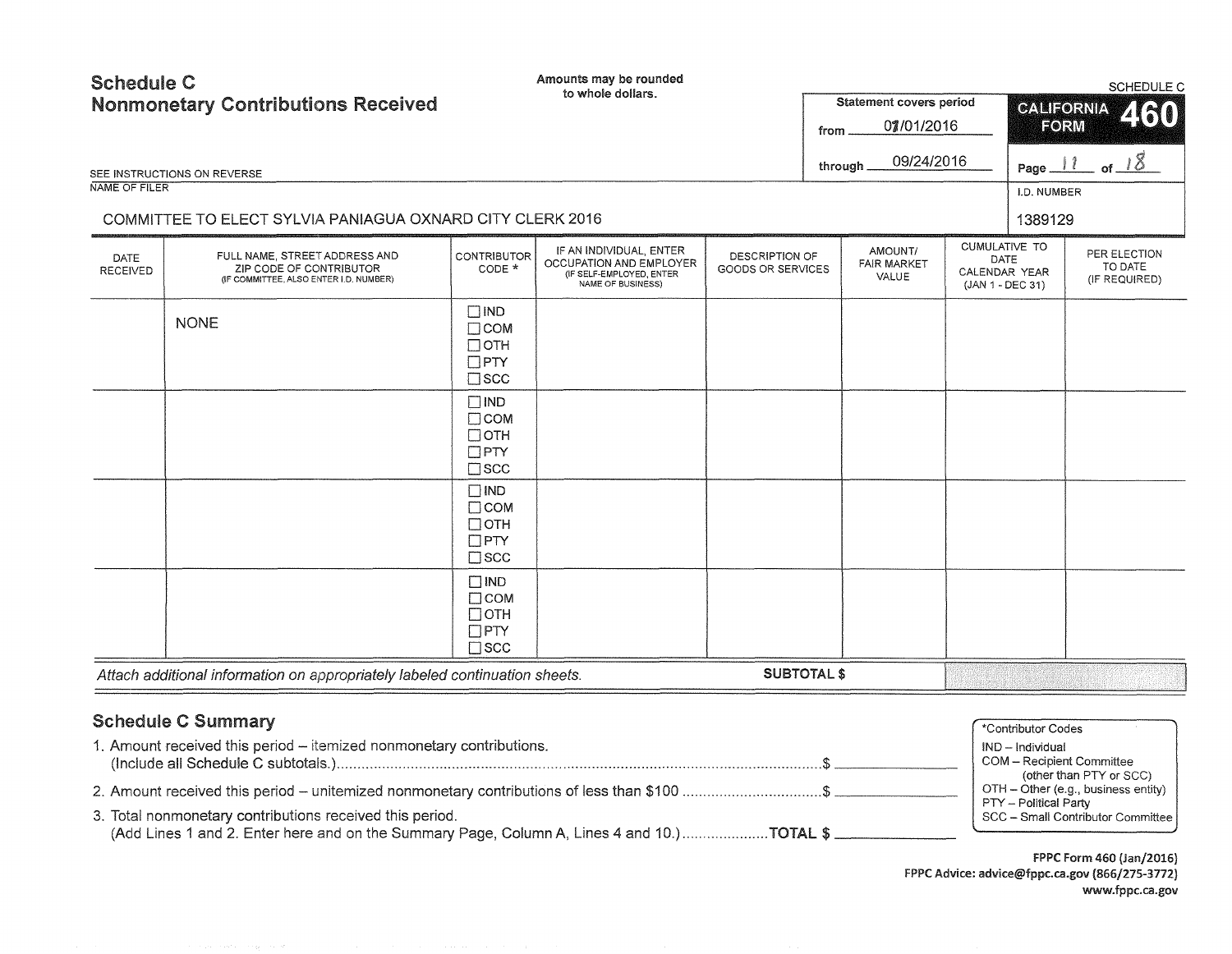| <b>Schedule D</b><br><b>Summary of Expenditures</b><br><b>Supporting/Opposing Other</b><br><b>Candidates, Measures and Committees</b> |                                                                                                                                        | Amounts may be rounded<br>to whole dollars.                                                                       | <b>Statement covers period</b><br>07/01/2016<br>from |                              | <b>SCHEDULE D</b><br><b>CALIFORNIA</b><br>2160<br>FORM           |                        |                                          |
|---------------------------------------------------------------------------------------------------------------------------------------|----------------------------------------------------------------------------------------------------------------------------------------|-------------------------------------------------------------------------------------------------------------------|------------------------------------------------------|------------------------------|------------------------------------------------------------------|------------------------|------------------------------------------|
|                                                                                                                                       | SEE INSTRUCTIONS ON REVERSE                                                                                                            |                                                                                                                   |                                                      | through.                     | 09/24/2016                                                       | Page $12$ of $18$      |                                          |
| NAME OF FILER                                                                                                                         | COMMITTEE TO ELECT SYLVIA PANIAGUA OXNARD CITY CLERK 2016                                                                              |                                                                                                                   |                                                      |                              |                                                                  | I.D. NUMBER<br>1389129 |                                          |
| <b>DATE</b>                                                                                                                           | NAME OF CANDIDATE, OFFICE, AND DISTRICT, OR<br>MEASURE NUMBER OR LETTER AND JURISDICTION,<br>OR COMMITTEE                              | <b>TYPE OF PAYMENT</b>                                                                                            | DESCRIPTION<br>(IF REQUIRED)                         | <b>AMOUNT THIS</b><br>PERIOD | CUMULATIVE TO DATE<br><b>CALENDAR YEAR</b><br>(JAN. 1 - DEC. 31) |                        | PER ELECTION<br>TO DATE<br>(IF REQUIRED) |
|                                                                                                                                       | <b>NONE</b><br>$\Box$ Support<br>$\Box$ Oppose                                                                                         | Monetary<br>П<br>Contribution<br>Nonmonetary<br>П<br>Contribution<br>Independent<br>$\blacksquare$<br>Expenditure |                                                      |                              |                                                                  |                        |                                          |
|                                                                                                                                       | $\Box$ Support<br>$\Box$ Oppose                                                                                                        | Monetary<br>$\mathbf{1}$<br>Contribution<br>Nonmonetary<br>Contribution<br>П<br>Independent<br>Expenditure        |                                                      |                              |                                                                  |                        |                                          |
|                                                                                                                                       | $\Box$ Support<br>$\Box$ Oppose                                                                                                        | Monetary<br>H<br>Contribution<br>Nonmonetary<br>Contribution<br>Independent<br>П<br>Expenditure                   |                                                      |                              |                                                                  |                        |                                          |
|                                                                                                                                       |                                                                                                                                        |                                                                                                                   | SUBTOTAL \$                                          |                              |                                                                  |                        |                                          |
|                                                                                                                                       | <b>Schedule D Summary</b>                                                                                                              |                                                                                                                   |                                                      |                              |                                                                  |                        |                                          |
|                                                                                                                                       |                                                                                                                                        |                                                                                                                   |                                                      |                              |                                                                  |                        |                                          |
|                                                                                                                                       | 3. Total contributions and independent expenditures made this period. (Add Lines 1 and 2. Do not enter on the Summary Page.)  TOTAL \$ |                                                                                                                   |                                                      |                              |                                                                  |                        |                                          |

 $\sim 10^6$ 

FPPC Form 460 (Jan/2016} FPPC Advice: advice@fppc.ca.gov (866/275-3772) www.fppc.ca.gov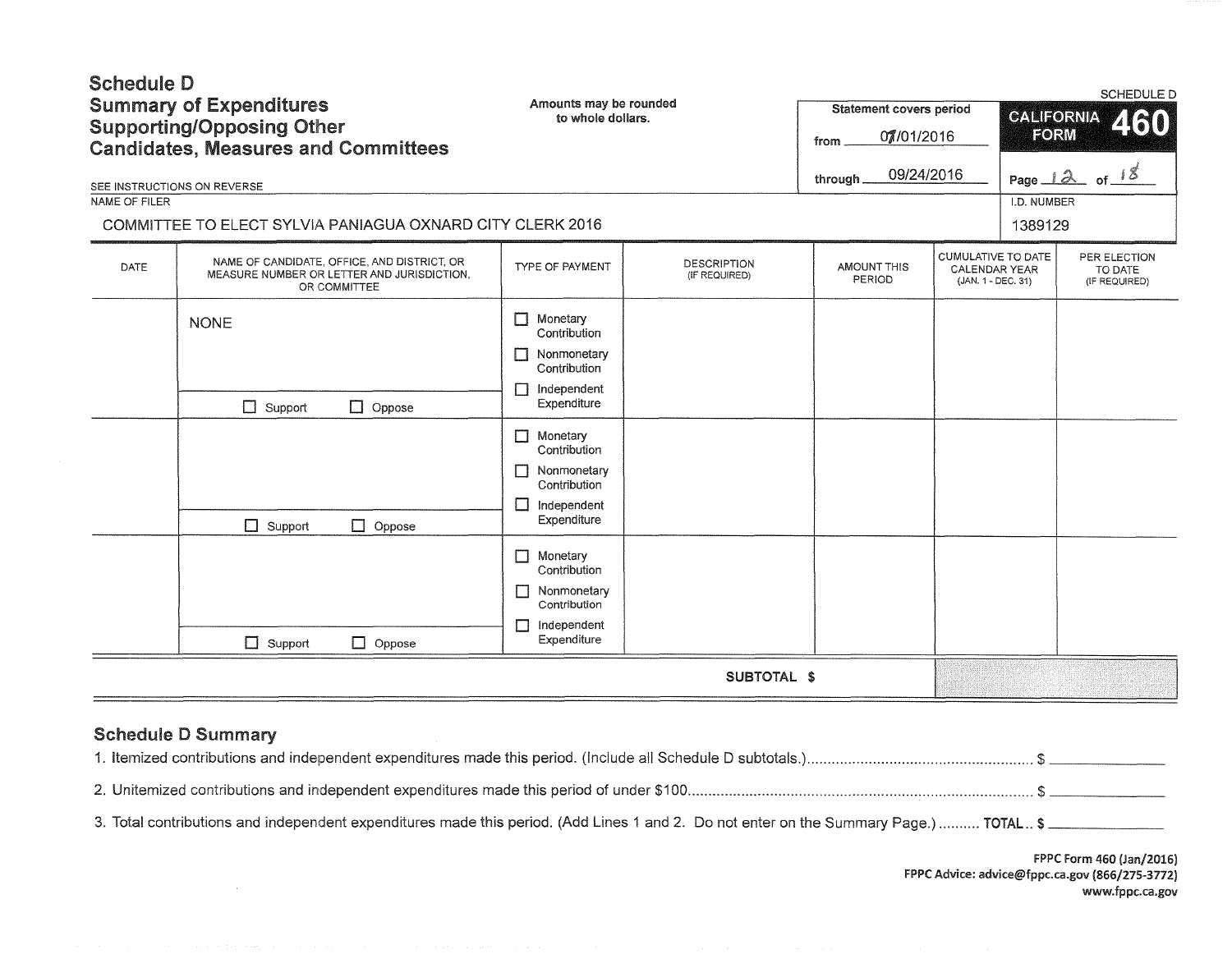| <b>Schedule D</b><br>(Continuation Sheet)<br><b>Summary of Expenditures</b><br><b>Supporting/Opposing Other</b><br><b>Candidates, Measures and Committees</b><br><b>NAME OF FILER</b><br>COMMITTEE TO ELECT SYLVIA PANIAGUA OXNARD CITY CLERK 2016 |                                                                                                           |                                                                                                           | Amounts may be rounded<br>to whole dollars.<br><b>Statement covers period</b><br>from<br>through. |                       |                                                                  | SCHEDULE D (CONT.)<br><b>CALIFORNIA</b><br>2130<br><b>FORM</b><br>$30 - 18$<br>Page.<br>I.D. NUMBER<br>1389129 |                                          |
|----------------------------------------------------------------------------------------------------------------------------------------------------------------------------------------------------------------------------------------------------|-----------------------------------------------------------------------------------------------------------|-----------------------------------------------------------------------------------------------------------|---------------------------------------------------------------------------------------------------|-----------------------|------------------------------------------------------------------|----------------------------------------------------------------------------------------------------------------|------------------------------------------|
| DATE                                                                                                                                                                                                                                               | NAME OF CANDIDATE, OFFICE, AND DISTRICT, OR<br>MEASURE NUMBER OR LETTER AND JURISDICTION,<br>OR COMMITTEE | TYPE OF PAYMENT                                                                                           | <b>DESCRIPTION</b><br>(IF REQUIRED)                                                               | AMOUNT THIS<br>PERIOD | <b>CUMULATIVE TO DATE</b><br>CALENDAR YEAR<br>(JAN. 1 - DEC. 31) |                                                                                                                | PER ELECTION<br>TO DATE<br>(IF REQUIRED) |
|                                                                                                                                                                                                                                                    | <b>NONE</b><br>$\Box$ Support<br>$\Box$ Oppose                                                            | $\Box$<br>Monetary<br>Contribution<br>Nonmonetary<br>П<br>Contribution<br>Independent<br>П<br>Expenditure |                                                                                                   |                       |                                                                  |                                                                                                                |                                          |
|                                                                                                                                                                                                                                                    | $\Box$ Support<br>$\Box$ Oppose                                                                           | $\Box$ Monetary<br>Contribution<br>П<br>Nonmonetary<br>Contribution<br>Independent<br>П<br>Expenditure    |                                                                                                   |                       |                                                                  |                                                                                                                |                                          |
|                                                                                                                                                                                                                                                    | $\Box$ Oppose<br>$\Box$ Support                                                                           | Monetary<br>$\Box$<br>Contribution<br>Nonmonetary<br>П<br>Contribution<br>Independent<br>П<br>Expenditure |                                                                                                   |                       |                                                                  |                                                                                                                |                                          |
|                                                                                                                                                                                                                                                    | $\Box$ Support<br>$\Box$ Oppose                                                                           | $\Box$ Monetary<br>Contribution<br>Nonmonetary<br>П<br>Contribution<br>Independent<br>Expenditure         |                                                                                                   |                       |                                                                  |                                                                                                                |                                          |
|                                                                                                                                                                                                                                                    |                                                                                                           |                                                                                                           | SUBTOTAL \$                                                                                       |                       |                                                                  |                                                                                                                |                                          |

 $\sim 10^6$ 

FPPC Form 460 (Jan/2016) FPPC Advice: advice@fppc.ca.gov {866/275-3772) www.fppc.ca.gov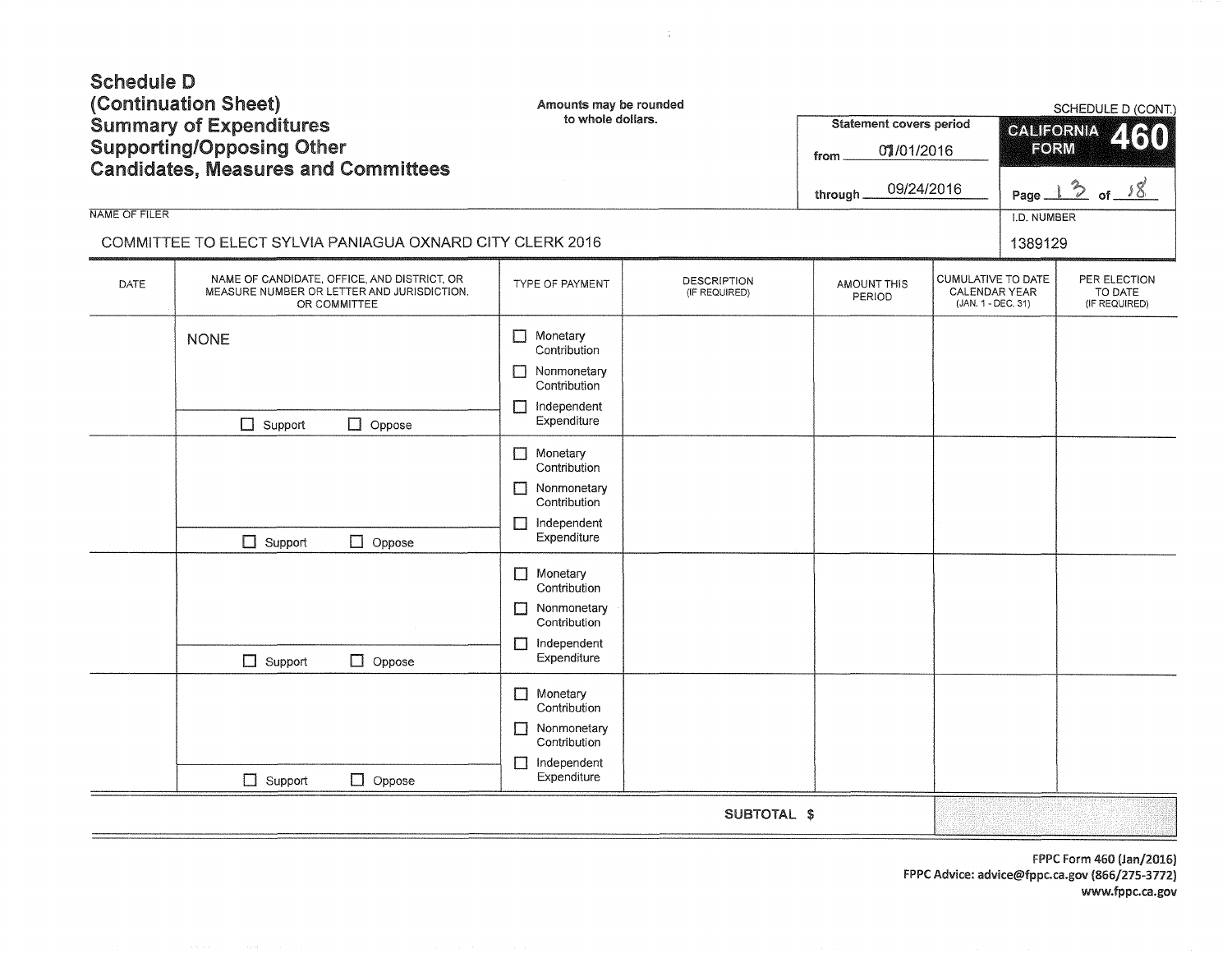| <b>Schedule E</b><br><b>Payments Made</b>                 | Amounts may be rounded<br>to whole dollars. | Statement covers period<br>07/01/2016 | SCHEDULE E<br>CALIFORNIA 460<br><b>FORM</b>                                |  |  |
|-----------------------------------------------------------|---------------------------------------------|---------------------------------------|----------------------------------------------------------------------------|--|--|
| SEE INSTRUCTIONS ON REVERSE                               |                                             | from<br>09/24/2016<br>througl         | $^{\backprime}$ Page $\frac{\mid \mathcal{U} \mid}{\mid}$ of $\mathcal{L}$ |  |  |
| NAME OF FILER                                             |                                             |                                       | I.D. NUMBER                                                                |  |  |
| COMMITTEE TO ELECT SYLVIA PANIAGUA OXNARD CITY CLERK 2016 |                                             |                                       | 1389129                                                                    |  |  |

# CODES: If one of the following codes accurately describes the payment, you may enter the code. Otherwise, describe the payment.

| CMP campaign paraphernalia/misc.                                    |     | MBR member communications                     |       | RAD radio airtime and production costs                    |
|---------------------------------------------------------------------|-----|-----------------------------------------------|-------|-----------------------------------------------------------|
| CNS campaign consultants                                            |     | MTG meetings and appearances                  | RFD   | returned contributions                                    |
| CTB contribution (explain nonmonetary)*                             |     | OFC office expenses                           | SAL   | campaign workers' salaries                                |
| CVC civic donations                                                 | PET | petition circulating                          | TEL 1 | t.v. or cable airtime and production costs                |
| FIL candidate filing/ballot fees                                    |     | PHO phone banks                               |       | TRC candidate travel, lodging, and meals                  |
| FND fundraising events                                              |     | POL polling and survey research               |       | TRS staff/spouse travel, lodging, and meals               |
| $IND$ independent expenditure supporting/opposing others (explain)* |     | POS postage, delivery and messenger services  | TSF.  | transfer between committees of the same candidate/sponsor |
| LEG legal defense                                                   |     | PRO professional services (legal, accounting) |       | VOT voter registration                                    |
|                                                                     |     |                                               |       |                                                           |

LIT campaign literature and mailings

- PRT print ads
- WEB information technology costs (internet, e-mail)

| NAME AND ADDRESS OF PAYEE<br>(IF COMMITTEE, ALSO ENTER I.D. NUMBER)                                  | CODE               | OR<br>DESCRIPTION OF PAYMENT                            | AMOUNT PAID |  |
|------------------------------------------------------------------------------------------------------|--------------------|---------------------------------------------------------|-------------|--|
| BEYOND GRAVITY MEDIA<br>530 E LOS ANGELES AVENUE, STE 115-217<br>MOORPARK, CA 93021                  | <b>WEB</b>         | WEBSITE DEVELOPMENT & SOCIAL MEDIA<br><b>MANAGEMENT</b> | 1462        |  |
| <b>EAZEL PRINTING</b><br>1211 DECKSIDE DRIVE<br>OXNARD, CA 93035                                     | <b>CMP</b>         | CUSTOM SIGNS, CARDS, STICKERS, &<br><b>ENVELOPES</b>    | 1623        |  |
|                                                                                                      |                    |                                                         |             |  |
| * Payments that are contributions or independent expenditures must also be summarized on Schedule D. | <b>SUBTOTAL \$</b> |                                                         |             |  |

# Schedule E Summary

|                                                                                                                             | 3085 |
|-----------------------------------------------------------------------------------------------------------------------------|------|
|                                                                                                                             |      |
|                                                                                                                             |      |
| 4. Total payments made this period. (Add Lines 1, 2, and 3. Enter here and on the Summary Page, Column A, Line 6.) TOTAL \$ | 3085 |

FPPC Form 460 (Jan/2016) FPPC Advice: advice@fppc.ca.gov (866/275-3772) www.fppc.ca.gov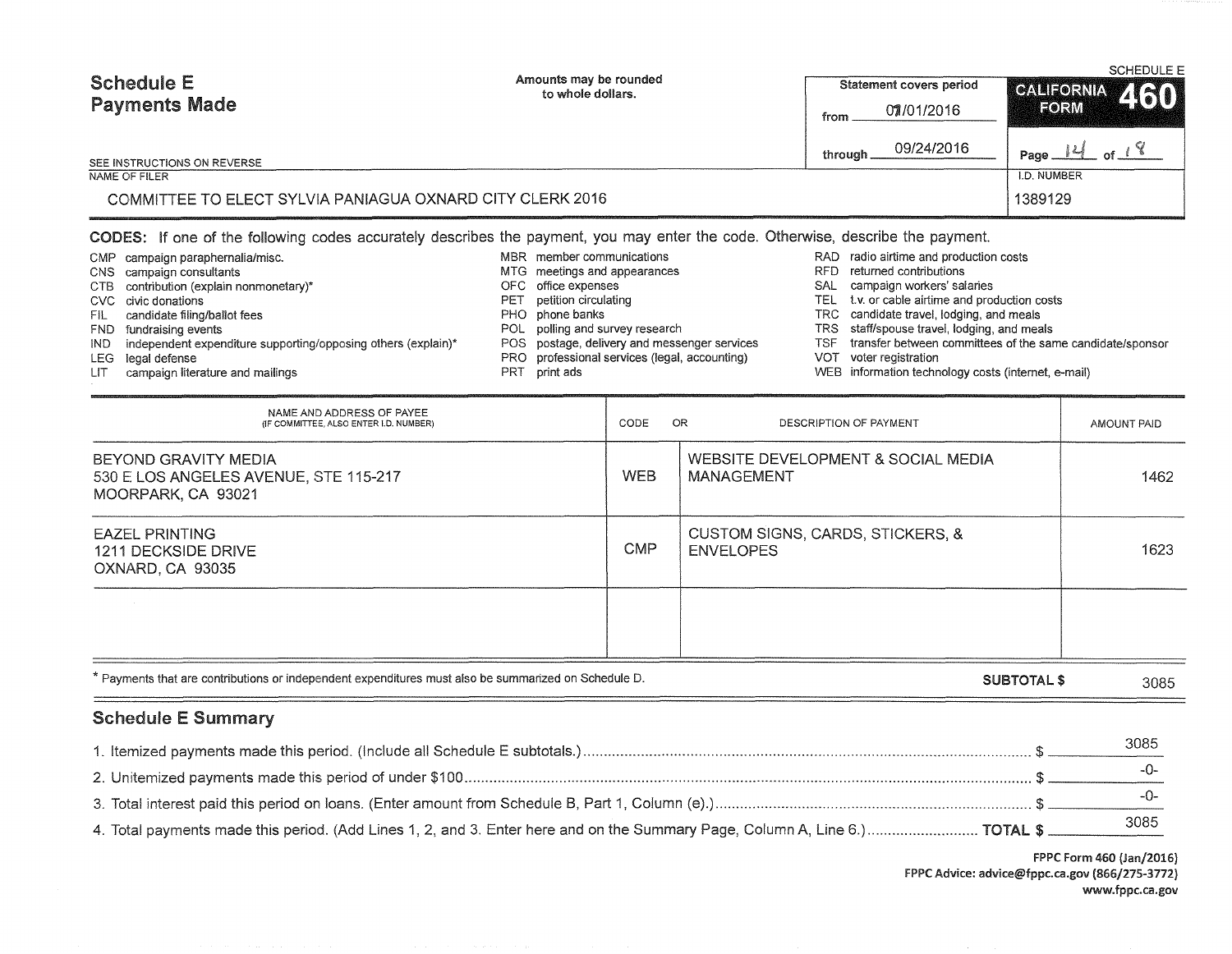SCHEDULE F Amounts may be rounded Schedule F **Statement covers period <b>CALIFORNIA** to whole dollars. Accrued Expenses (Unpaid Bills) **FORM** from 07/01/2016 through  $09/24/2016$  Page of  $18$ SEE INSTRUCTIONS ON REVERSE NAME OF FILER AND RESERVE THE SERVER SERVER IN THE SERVER SERVER IN THE SERVER SERVER IN THE SERVER IN THE SERVER IN THE SERVER IN THE SERVER IN THE SERVER IN THE SERVER IN THE SERVER IN THE SERVER IN THE SERVER IN THE SER COMMITTEE TO ELECT SYLVIA PANIAGUA OXNARD CITY CLERK 2016 1389129 1389129 CODES: If one of the following codes accurately describes the payment, you may enter the code. Otherwise, describe the payment. CMP campaign paraphernalia/misc. <br>CNS campaign consultants and production costs MSR member communications and appearances RFD returned contributions MTG meetings and appearances and appearances RFD returned contributions<br>CNS campaign workers' salaries CNS campaign workers' salaries CTB contribution (explain nonmonetary)\* OFC office expenses CVC civic donations<br>CVC civic donations even civic donations of the costs of the costs PET petition circulating TEL t.v. or cable airtime and production costs PHO phone banks TRC candidate fravel, lodging, and meals PHO phone banks<br>
POL polling and survey research TRS staff/spouse travel, lodging, and meals FND fundraising events events experting/opposing others (explain)\* POL polling and survey research TRS staff/spouse travel, lodging, and meals FRD independent expenditure supporting/opposing others (explain)\* POS postage, IND independent expenditure supporting/opposing others (explain)\* LEG legal defense legal defense VOT voter registration<br>
PRO professional services (legal, accounting) VOT voter registration<br>
PRT print ads<br>
PRT print ads<br>
PRT print ads LIT campaign literature and mailings PRT print ads WEB information technology costs (internet, e-mail) (a)<br>CODE OR OUTSTANDING<br>DESCRIPTION OF PAYMENT (b) (c) (d) NAME AND ADDRESS OF CREDITOR AMOUNT INCURRED AMOUNT PAID OUTSTANDING<br>THIS PERIOD THIS PERIOD BALANCE AT CLOS (IF COMMITTEE, ALSO ENTER l.D. NUMBER) BALANCE BEGINNING THIS PERIOD BALANCE AT CLOSE<br>
(ALSO REPORT ON E) OF THIS PERIOD OF THIS PERIOD OF THIS PERIOD NONE \* Payments that are contributions or independent expenditures must also be SUBTOTALS \$ \$  $\textcolor{red}{\textbf{2.5}} \textcolor{red}{\textbf{2.5}} \textcolor{red}{\textbf{3.5}} \textcolor{red}{\textbf{4.5}} \textcolor{red}{\textbf{5.5}} \textcolor{red}{\textbf{6.5}} \textcolor{red}{\textbf{6.5}} \textcolor{red}{\textbf{6.5}} \textcolor{red}{\textbf{6.5}} \textcolor{red}{\textbf{6.5}} \textcolor{red}{\textbf{6.5}} \textcolor{red}{\textbf{6.5}} \textcolor{red}{\textbf{7.5}} \textcolor{red}{\textbf{7.5}} \textcolor{red}{\textbf{7.5}} \textcolor{red}{\textbf{$ summarized on Schedule D. Schedule F Summary 1. Total accrued expenses incurred this period. (Include all Schedule F, Column (b) subtotals for accrued expenses of \$100 or more, plus total unitemized accrued expenses under \$100.) .............................................. INCURRED TOTALS\$ \_\_\_\_\_\_ \_ 2. Total accrued expenses paid this period. (Include all Schedule F, Column (c) subtotals for payments on accrued expenses of \$100 or more, plus total unitemized payments on accrued expenses under \$100.) ................................... PAID TOTALS\$ \_\_\_\_\_\_ \_ 3. Net change this period. (Subtract Line 2 from Line 1. Enter the difference here and on the Summary Page, Column A, Line 9.) ................................................................................................................................................................................... NET\$ \_\_\_\_\_ \_ May be a negative number

> FPPC Form 460 (Jan/2016) FPPC Advice: advice@fppc.ca.gov (866/275-3772) www.fppc.ca.gov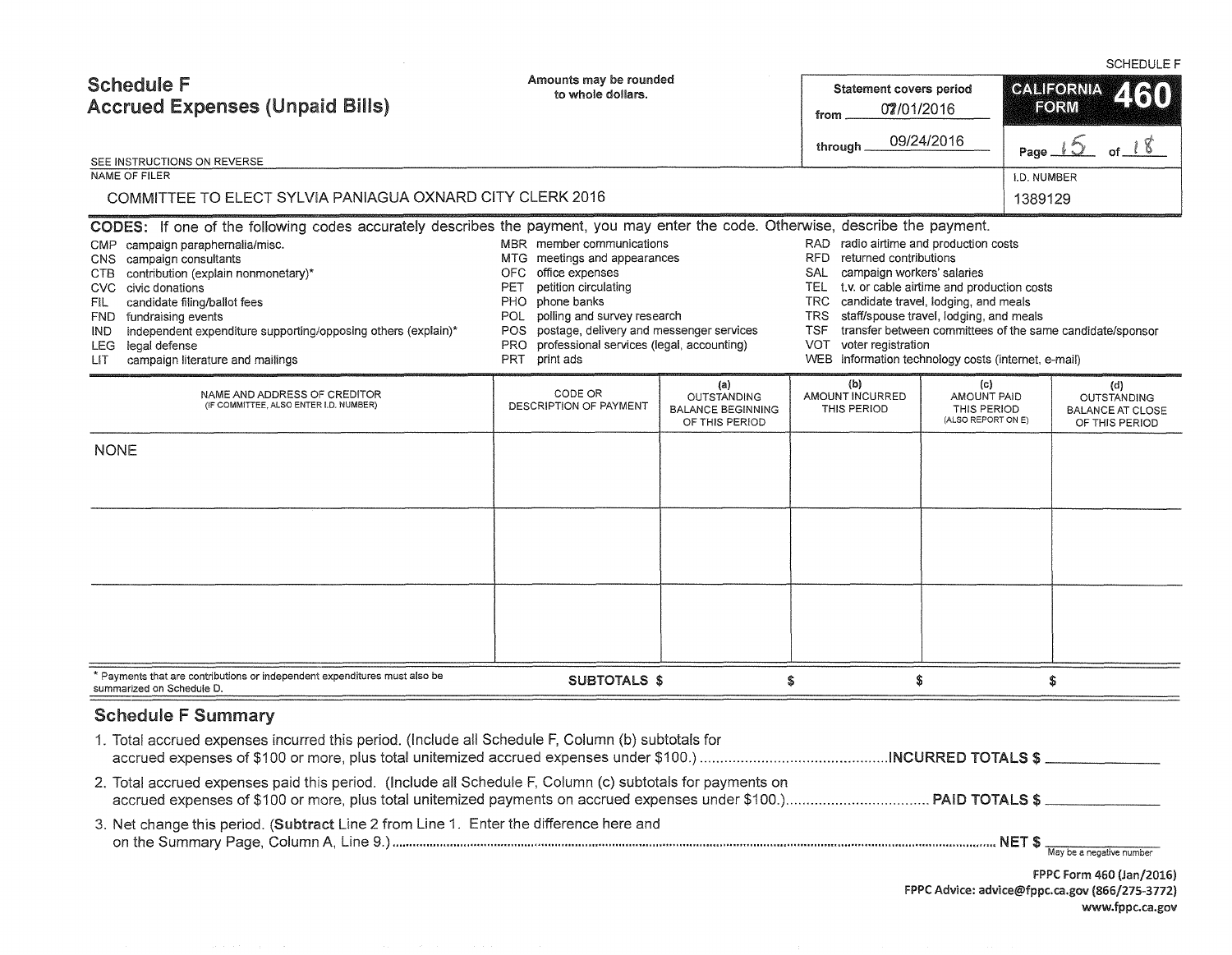# Schedule G Payments Made by an Agent or Independent

Amounts may be rounded

# Statement covers period

#### SCHEDULE G

| Payments wade by an Agent or independent<br><b>Contractor (on Behalf of This Committee)</b>                                     |                                 | Amounts may be rounded<br>to whole dollars.                                                   | from                                                                                                               | 07/01/2016                                          | <b>CALICRY' ZION</b><br>FORM                               |  |  |
|---------------------------------------------------------------------------------------------------------------------------------|---------------------------------|-----------------------------------------------------------------------------------------------|--------------------------------------------------------------------------------------------------------------------|-----------------------------------------------------|------------------------------------------------------------|--|--|
|                                                                                                                                 |                                 |                                                                                               |                                                                                                                    | 09/24/2016<br>through                               | of $18$<br>Page $\bot\!\!\!\!\bot\!\!\!\!\bot\!\!\!\!\bot$ |  |  |
| SEE INSTRUCTIONS ON REVERSE                                                                                                     |                                 |                                                                                               |                                                                                                                    |                                                     |                                                            |  |  |
| NAME OF FILER                                                                                                                   |                                 |                                                                                               |                                                                                                                    |                                                     | I.D. NUMBER                                                |  |  |
| COMMITTEE TO ELECT SYLVIA PANIAGUA OXNARD CITY CLERK 2016                                                                       |                                 |                                                                                               |                                                                                                                    |                                                     | 1389129                                                    |  |  |
| NAME OF AGENT OR INDEPENDENT CONTRACTOR                                                                                         |                                 |                                                                                               |                                                                                                                    |                                                     |                                                            |  |  |
|                                                                                                                                 |                                 |                                                                                               |                                                                                                                    |                                                     |                                                            |  |  |
| CODES: If one of the following codes accurately describes the payment, you may enter the code. Otherwise, describe the payment. |                                 |                                                                                               |                                                                                                                    |                                                     |                                                            |  |  |
| <b>CMP</b><br>campaign paraphernalia/misc.                                                                                      | MBR member communications       |                                                                                               |                                                                                                                    | RAD radio airtime and production costs              |                                                            |  |  |
| campaign consultants<br>CNS                                                                                                     | MTG meetings and appearances    |                                                                                               | RFD.<br>returned contributions                                                                                     |                                                     |                                                            |  |  |
| contribution (explain nonmonetary)*<br><b>CTB</b>                                                                               | OFC office expenses             |                                                                                               | campaign workers' salaries<br><b>SAL</b>                                                                           |                                                     |                                                            |  |  |
| civic donations<br>CVC                                                                                                          | petition circulating<br>PET     |                                                                                               | <b>TEL</b><br>t.v. or cable airtime and production costs                                                           |                                                     |                                                            |  |  |
| candidate filing/ballot fees<br>FIL                                                                                             | PHO phone banks                 |                                                                                               | candidate travel, lodging, and meals<br>TRC.                                                                       |                                                     |                                                            |  |  |
| <b>FND</b><br>fundraising events<br><b>IND</b>                                                                                  | POL polling and survey research |                                                                                               | <b>TRS</b><br>staff/spouse travel, lodging, and meals<br>transfer between committees of the same candidate/sponsor |                                                     |                                                            |  |  |
| independent expenditure supporting/opposing others (explain)*<br><b>LEG</b><br>legal defense                                    |                                 | POS postage, delivery and messenger services<br>PRO professional services (legal, accounting) | <b>TSF</b><br><b>VOT</b>                                                                                           | voter registration                                  |                                                            |  |  |
| campaign literature and mailings<br>LIT                                                                                         | PRT print ads                   |                                                                                               |                                                                                                                    | WEB information technology costs (internet, e-mail) |                                                            |  |  |
| * Payments that are contributions or independent expenditures must also be summarized on Schedule D.                            |                                 |                                                                                               |                                                                                                                    |                                                     |                                                            |  |  |
|                                                                                                                                 |                                 |                                                                                               |                                                                                                                    |                                                     |                                                            |  |  |
| NAME AND ADDRESS OF PAYEE OR CREDITOR<br>(IF COMMITTEE, ALSO ENTER I.D. NUMBER)                                                 |                                 | OR<br>CODE                                                                                    |                                                                                                                    | DESCRIPTION OF PAYMENT                              | AMOUNT PAID                                                |  |  |
| <b>NONE</b>                                                                                                                     |                                 |                                                                                               |                                                                                                                    |                                                     |                                                            |  |  |
|                                                                                                                                 |                                 |                                                                                               |                                                                                                                    |                                                     |                                                            |  |  |
|                                                                                                                                 |                                 |                                                                                               |                                                                                                                    |                                                     |                                                            |  |  |
|                                                                                                                                 |                                 |                                                                                               |                                                                                                                    |                                                     |                                                            |  |  |

Attach additional information on appropriately labeled continuation sheets.

 $=$ 

 $\equiv$ 

\*Do not transfer to any other schedule or to the Summary Page. This total may not equal the amount paid to the agent or independent contractor as reported on Schedule E.

FPPC Form 460 {Jan/2016) FPPC Advice: advice@fppc.ca.gov (866/275-3772) www.fppc.ca.gov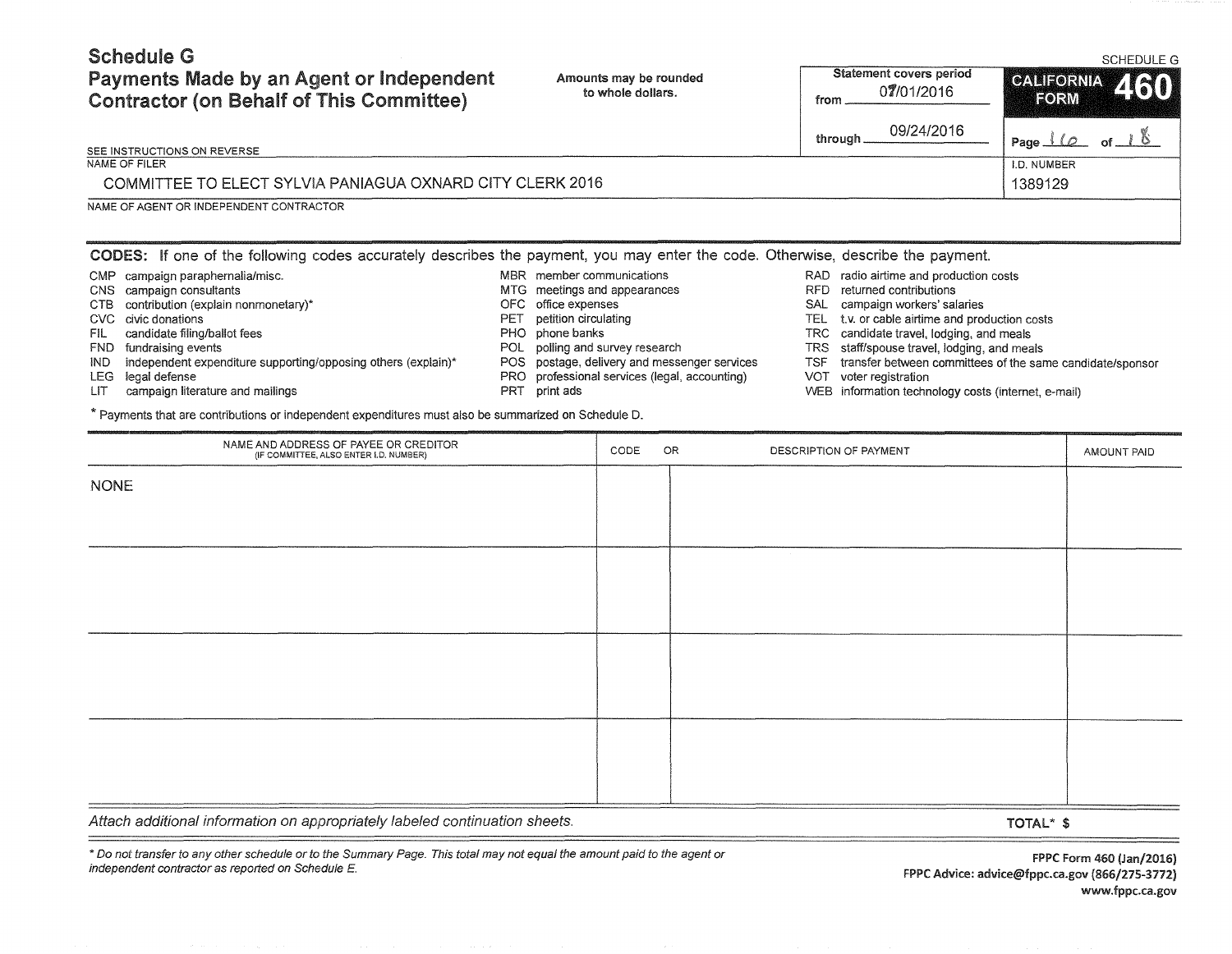|                                                                                                                                       |                                                                                                     |                                                                         |                                                      |                                                           |                                                                           |                                           |                                      | <b>SCHEDULE H</b>                            |
|---------------------------------------------------------------------------------------------------------------------------------------|-----------------------------------------------------------------------------------------------------|-------------------------------------------------------------------------|------------------------------------------------------|-----------------------------------------------------------|---------------------------------------------------------------------------|-------------------------------------------|--------------------------------------|----------------------------------------------|
| <b>Schedule H</b>                                                                                                                     |                                                                                                     | Amounts may be rounded<br>to whole dollars.                             |                                                      |                                                           | <b>Statement covers period</b>                                            | 07/01/2016                                | <b>CALIFORNIA</b><br>2130            |                                              |
| Loans Made to Others*                                                                                                                 |                                                                                                     |                                                                         |                                                      |                                                           | from                                                                      |                                           | FORM                                 |                                              |
|                                                                                                                                       |                                                                                                     |                                                                         |                                                      |                                                           | through                                                                   | 09/24/2016                                | Page $\perp$ $\frac{1}{1}$           | of $18$                                      |
| SEE INSTRUCTIONS ON REVERSE<br>NAME OF FILER                                                                                          |                                                                                                     |                                                                         |                                                      |                                                           |                                                                           |                                           | <b>I.D. NUMBER</b>                   |                                              |
| COMMITTEE TO ELECT SYLVIA PANIAGUA OXNARD CITY CLERK 2016                                                                             |                                                                                                     |                                                                         |                                                      |                                                           |                                                                           |                                           | 1389129                              |                                              |
|                                                                                                                                       |                                                                                                     | (a)                                                                     |                                                      |                                                           |                                                                           |                                           |                                      |                                              |
| FULL NAME, STREET ADDRESS AND ZIP CODE<br>OF RECIPIENT<br>(IF COMMITTEE, ALSO ENTER I.D. NUMBER)                                      | IF AN INDIVIDUAL, ENTER<br>OCCUPATION AND EMPLOYER<br>(IF SELF-EMPLOYED, ENTER<br>NAME OF BUSINESS) | <b>OUTSTANDING</b><br><b>BALANCE</b><br><b>BEGINNING THIS</b><br>PERIOD | (b)<br><b>AMOUNT</b><br><b>LOANED THIS</b><br>PERIOD | (c)<br>REPAYMENT OR<br><b>FORGIVENESS</b><br>THIS PERIOD' | (d)<br>OUTSTANDING<br><b>BALANCE AT</b><br><b>CLOSE OF THIS</b><br>PERIOD | (e)<br><b>INTEREST</b><br><b>RECEIVED</b> | (1)<br>ORIGINAL<br>AMOUNT OF<br>LOAN | (g)<br><b>CUMULATIVE</b><br>LOANS<br>TO DATE |
| <b>NONE</b>                                                                                                                           |                                                                                                     |                                                                         |                                                      | $\Box$ PAID                                               |                                                                           |                                           |                                      | CALENDAR YEAR                                |
|                                                                                                                                       |                                                                                                     |                                                                         |                                                      |                                                           |                                                                           | <b>RATE</b>                               |                                      |                                              |
|                                                                                                                                       |                                                                                                     |                                                                         |                                                      | $\Box$ FORGIVEN                                           |                                                                           |                                           |                                      | PER ELECTION*                                |
|                                                                                                                                       |                                                                                                     |                                                                         |                                                      |                                                           | DATE DUE                                                                  |                                           | DATE INCURRED                        |                                              |
|                                                                                                                                       |                                                                                                     |                                                                         |                                                      | $\Box$ PAID                                               |                                                                           |                                           |                                      | CALENDAR YEAR                                |
|                                                                                                                                       |                                                                                                     |                                                                         |                                                      |                                                           |                                                                           |                                           |                                      |                                              |
|                                                                                                                                       |                                                                                                     |                                                                         |                                                      | $\square$ FORGIVEN                                        |                                                                           | RATE                                      |                                      | PER ELECTION**                               |
|                                                                                                                                       |                                                                                                     |                                                                         |                                                      |                                                           | DATE DUE                                                                  |                                           | DATE INCURRED                        |                                              |
|                                                                                                                                       |                                                                                                     |                                                                         |                                                      |                                                           |                                                                           |                                           |                                      |                                              |
| *Loans that are contributions to another candidate or committee must<br>also be summarized on Schedule D. Loans forgiven must also be |                                                                                                     |                                                                         |                                                      |                                                           |                                                                           |                                           |                                      |                                              |
| reported on Schedule E.                                                                                                               |                                                                                                     | SUBTOTALS S                                                             |                                                      | 18                                                        | l S                                                                       |                                           |                                      |                                              |
|                                                                                                                                       |                                                                                                     |                                                                         |                                                      |                                                           |                                                                           | (Enter (e) on<br>Schedule I, Line 3)      |                                      |                                              |
| <b>Schedule H Summary</b>                                                                                                             |                                                                                                     |                                                                         |                                                      |                                                           |                                                                           |                                           |                                      |                                              |
|                                                                                                                                       |                                                                                                     |                                                                         |                                                      |                                                           |                                                                           |                                           |                                      |                                              |
| (Total Column (b) plus unitemized loans of less than \$100.)                                                                          |                                                                                                     |                                                                         |                                                      |                                                           |                                                                           |                                           |                                      | **If Required                                |
| (Total Column (c) plus unitemized payments of less than \$100.)                                                                       |                                                                                                     |                                                                         |                                                      |                                                           |                                                                           |                                           |                                      |                                              |
| (Enter the net here and on the Summary Page, Column A, Line 7.)                                                                       |                                                                                                     |                                                                         |                                                      |                                                           |                                                                           | (May be a negative number)                |                                      |                                              |

FPPC Form 460 {Jan/2016) FPPC Advice: advice@fppc.ca.gov (866/275-3772) www.fppc.ca.gov